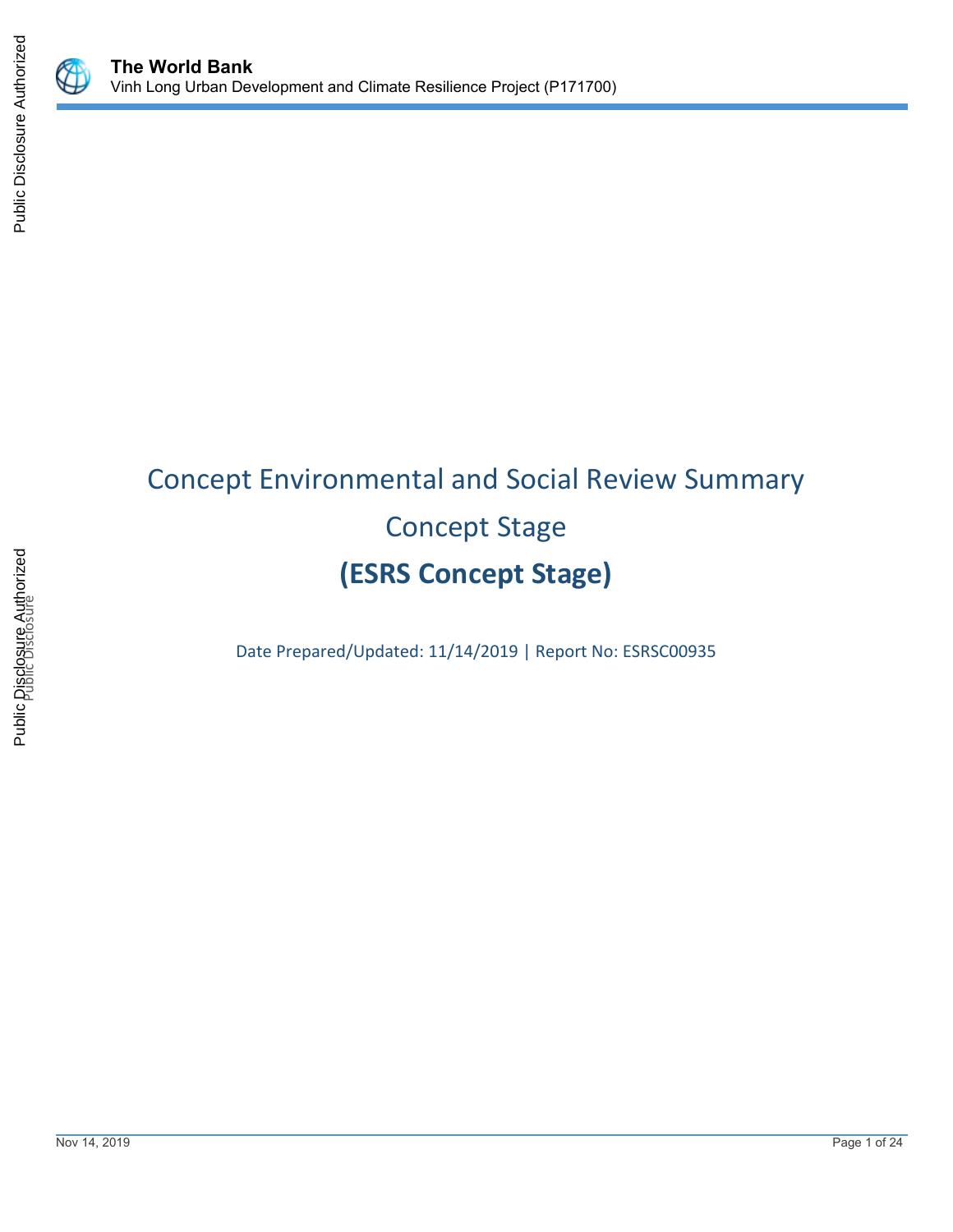

## **BASIC INFORMATION**

#### **A. Basic Project Data**

| Country                          | Region                                                     | Project ID                      | Parent Project ID (if any)  |
|----------------------------------|------------------------------------------------------------|---------------------------------|-----------------------------|
| Vietnam                          | EAST ASIA AND PACIFIC                                      | P171700                         |                             |
| <b>Project Name</b>              | Vinh Long Urban Development and Climate Resilience Project |                                 |                             |
| Practice Area (Lead)             | Financing Instrument                                       | <b>Estimated Appraisal Date</b> | <b>Estimated Board Date</b> |
| Urban, Resilience and<br>Land    | <b>Investment Project</b><br>Financing                     | 3/30/2020                       | 6/15/2020                   |
| Borrower(s)                      | Implementing Agency(ies)                                   |                                 |                             |
| Socialist Republic of<br>Vietnam | ODA PMU of Vinh Long<br>Province                           |                                 |                             |

Proposed Development Objective(s)

To improve access to infrastructure and connectivity and to reduce flood risk in the urban core area of Vinh Long city.

| <b>Financing (in USD Million)</b> | Amount |
|-----------------------------------|--------|
| <b>Total Project Cost</b>         | 219.40 |

**B. Is the project being prepared in a Situation of Urgent Need of Assistance or Capacity Constraints, as per Bank IPF Policy, para. 12?**

No

# **C. Summary Description of Proposed Project [including overview of Country, Sectoral & Institutional Contexts and Relationship to CPF]**

18. The PDO outcome indicators are:

Table 1. PDO Outcome Indicators

PDO Outcome Outcome indicator

Improved access to infrastructure • Number of people with access to new or improved basic urban infrastructure facilities and services (number, percentage of which female).

• Users satisfied with the new or improved drainage and sanitation services (percentage, percentage of which female)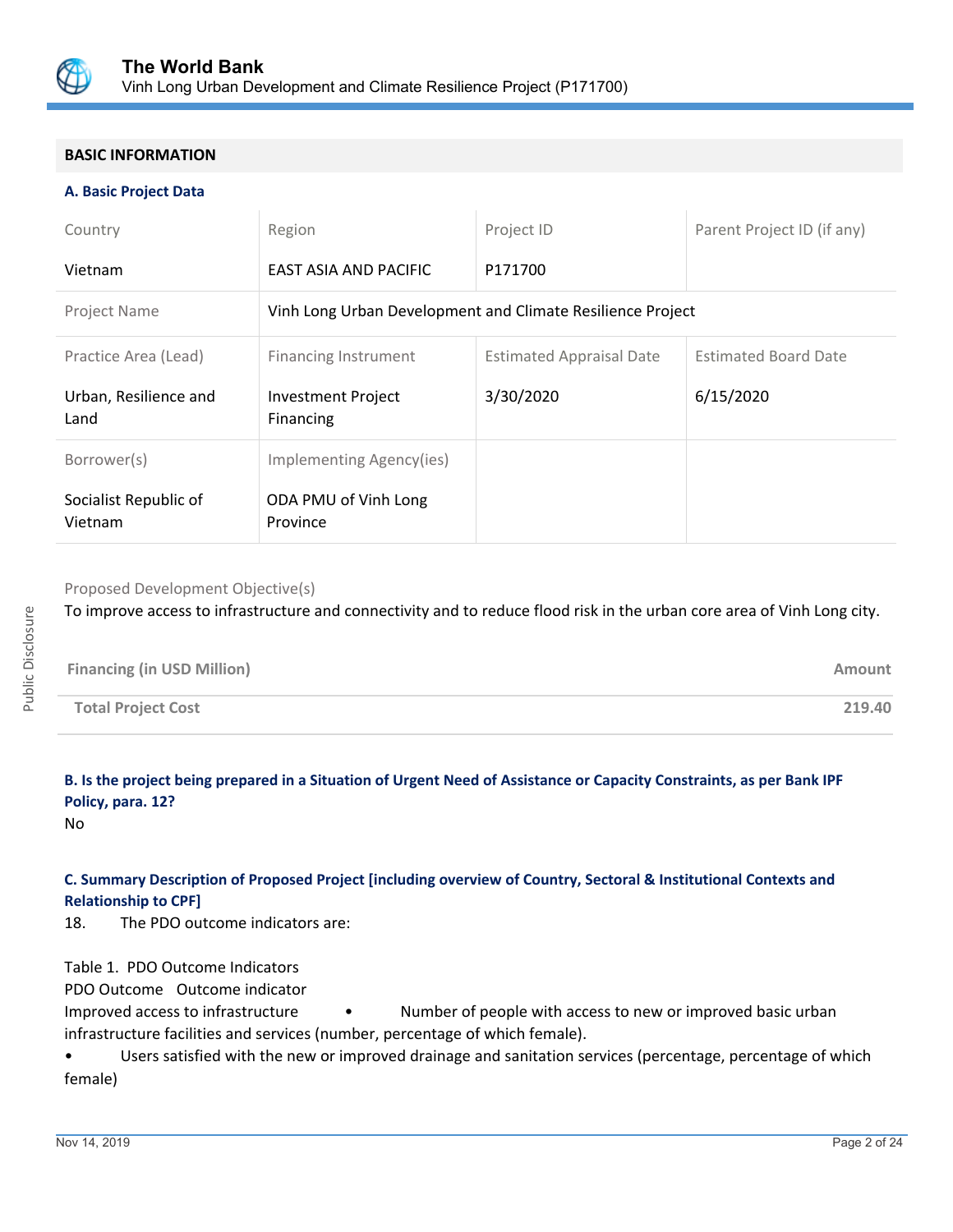

Improved connectivity • People with access to new or improved roads (number, percentage of which female) • Reduction in travel time between: i) Ward 8 and Ward 9; ii) residential areas along National Road 53 and

National Road 1A; iii) areas along national roads 53, 57 and 1A; and iv) central area and the planned industrial zone along the future HCMC-Can Tho highway.

Reduced flooding risk • People living in the urban core protected against a combination of 10-year return period local rainfall flood and 100-year return period riverine flood (number, percentage of which female)

Improved urban management • Integrated flood risk management system developed

# D. Concept Description

19. Proposed project focuses on investments unlock development potential of urban core. Vinh Long is one of seven cities in the Mekong Delta Region currently implementing the World Bank financed SUUP Project, which invests \$35mln for improving basic infrastructure in low income areas in Vinh Long. However, without a comprehensive approach to manage flood risks, Vinh Long city's core urban area remains most exposed to flood risk due to the high concentration of poor population living in LIAs, the low elevation, and a lack of investments in drainage, wastewater collection and treatment and flood protection infrastructure that exacerbates the impacts of flood events. The severe flood risk in the core urban area, together with the lack of integrated planning, has led the city to sprawl outwards along national roads and main waterways in different directions, while large pockets of land in the core urban area remain undeveloped. This fragmented development pattern results in high costs for land acquisition and infrastructure provision, the loss of productive, water-retaining agricultural land and increased greenhouse gas emissions, as well as high transport costs that impede the realization of an agglomeration economy. The proposed project will therefore focus on priority investments and technical assistance that aim to unlock the development of core urban areas and promote a more compact and sustainable development pattern.

20. The proposed project will include a combination of structural and non-structural interventions to improve access to infrastructure and to reduce flood risk in the urban core area of Vinh Long city. The urban core will be protected through a comprehensive set of flood mitigation measures, including flood control systems, wastewater collection and treatment and nature-based solutions to reduce flood risk and improve environmental and sanitation conditions. Connectivity within the urban core and with key economic centers will also be improved. These measures will eliminate the physical constraints to development in the urban core, increase land values and stimulate private capital investments, enabling the redevelopment of the urban core and reducing the pressure for urban sprawl. By providing comprehensive improvement to infrastructures in the low-income areas in the urban center and increasing the connectivity of these areas to other parts of the city, especially centers of employment, the project is expected to improve the living conditions of the poor and vulnerable populations and increase their accessibility to jobs and public services. Citizens and community organizations will be engaged throughout the project preparation and implementation process in order to raise their awareness about flood risks and enhance their ownership of the project. Providing technical assistance to improve urban planning, transport management and the operation and maintenance of infrastructure in the urban core, will enable the city to become more interconnected, livable and resilient to disasters.

21. In the interest of maximizing the available finance for development, opportunities will be identified for increased private sector participation in the proposed environmental sanitation and urban transport investments. The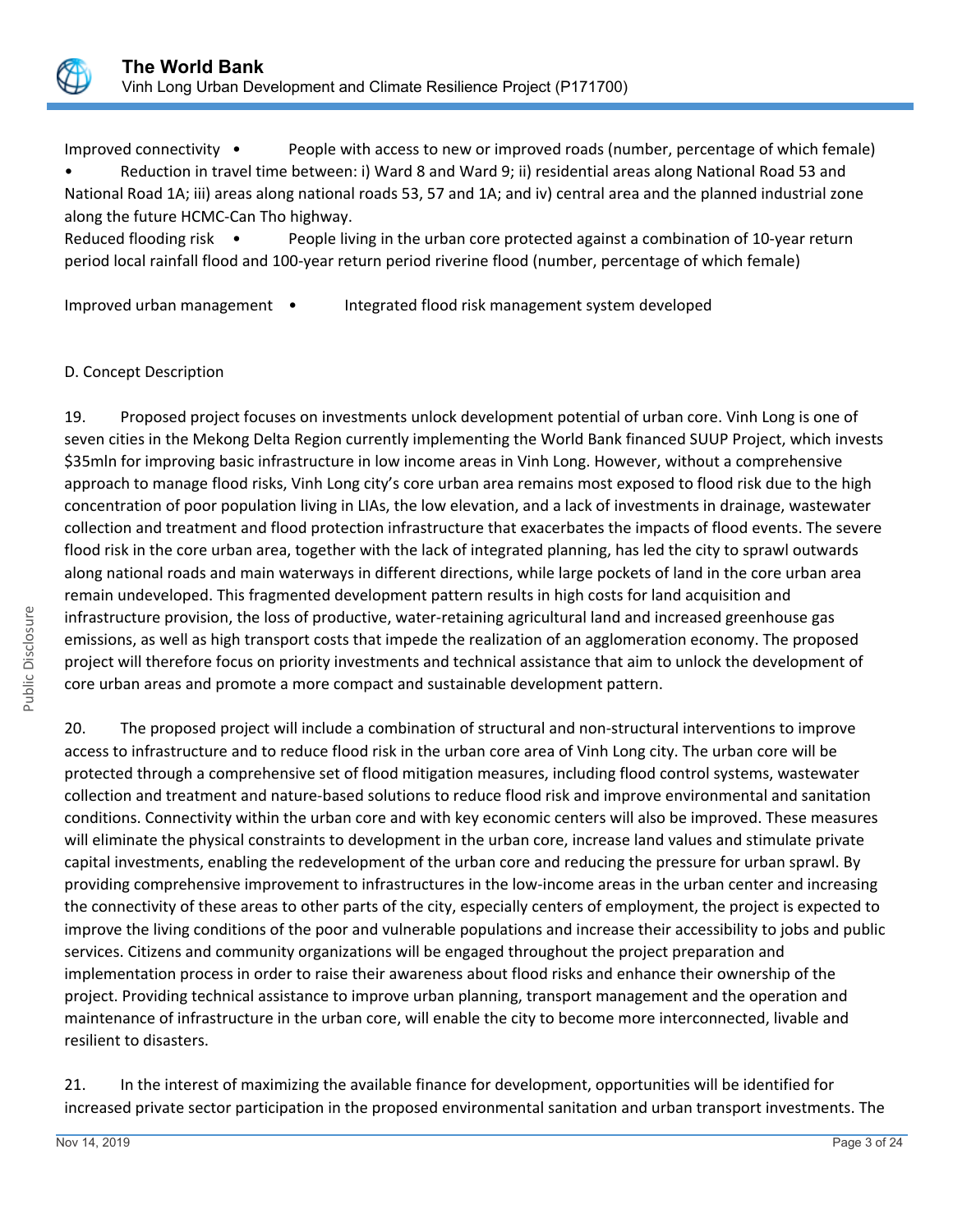

project will explore options for private sector participation through partial financing of infrastructure, utility reform, and network operations by private operators. Furthermore, through investments in critical infrastructure such as urban drainage and flood protection, there are expected to be spillover benefits into investments in industrial zones and tourist attractions, that will lead to further private investment in the city.

22. The project will also adopt a gender sensitive approach to ensure equal rights for both men and women to participate in the project, and equal opportunities to access and benefit from services supported by the project. Studies show that women in general tend to be disproportionately impacted by floods, especially given their roles as primary caregivers and providers of food and fuel. Improvement of the road network, environmental sanitation, and flood mitigation through the project is expected to increase women's convenience in accessing markets and jobs and sending children to school, while reducing their housework related to cleaning up during/after floods and enabling some of them to start home-based businesses while attending to their families. During project preparation and implementation, gender-segregated consultations will be conducted and technical designs of investments will consider the different needs for women and men (e.g., differentiated travel patterns, perception of safety, and universal access design principles). The Women's Union at the ward/community level will be actively engaged in disseminating project information, providing feedback, organizing consultations and training, and serving as liaisons between the community and PMU. During project evaluation, the project will monitor indicators disaggregated by gender.

# Project Components

23. The project is organized around four components:

Component 1: Flood risk management and environmental sanitation (WB Loan/Credit: US\$ 93.3 million)

24. The objective of this component is to reduce flood related risks and improve environmental sanitation in the urban core of Vinh Long city through investments in drainage and sewage networks, wastewater treatment and flood protection measures. Design of this component will be based on assessment of the flood risks, including flood hazard and the vulnerability of the affected community, and consists of a balance between gray and green infrastructure (or nature-based solutions). The structural measures include improving the pathways of floods, by rehabilitating and upgrading the canals and drainage and improving sewage system to reduce pollution during flooding, protecting the receptors by expanding and upgrading roads and building embankments, as well as ways to control the sources of flooding including Sustainable Urban Drainage Systems (SUDS), flood retention and detention through rainfall capture and runoff control using nature-based solutions. Nature-based solutions are proposed to reduce runoff and minimize flooding, such as water absorbent landscape, pervious pavement, detention and retention ponds; while bioengineering methods are proposed as more natural ways to stabilize canal embankments using soil bags, gabions, erosion control blankets, geogrids etc. These solutions will be incorporated to reduce the burden and associated cost of the gray infrastructure. Non-structural measures will focus on putting in place effective mechanisms for institutional coordination, integrating flood risk analysis in urban planning and management, and improving operation and management (O&M). In addition, the design of infrastructure will factor in access to services for women and men and universal design (i.e., ensuring accessibility for older people and people with disabilities) considerations.

25. Sub-component 1.1: Urban drainage system. This component will finance the rehabilitation and improvement of the canal and drainage system in the core areas, including construction of new drains, dredging of canal systems,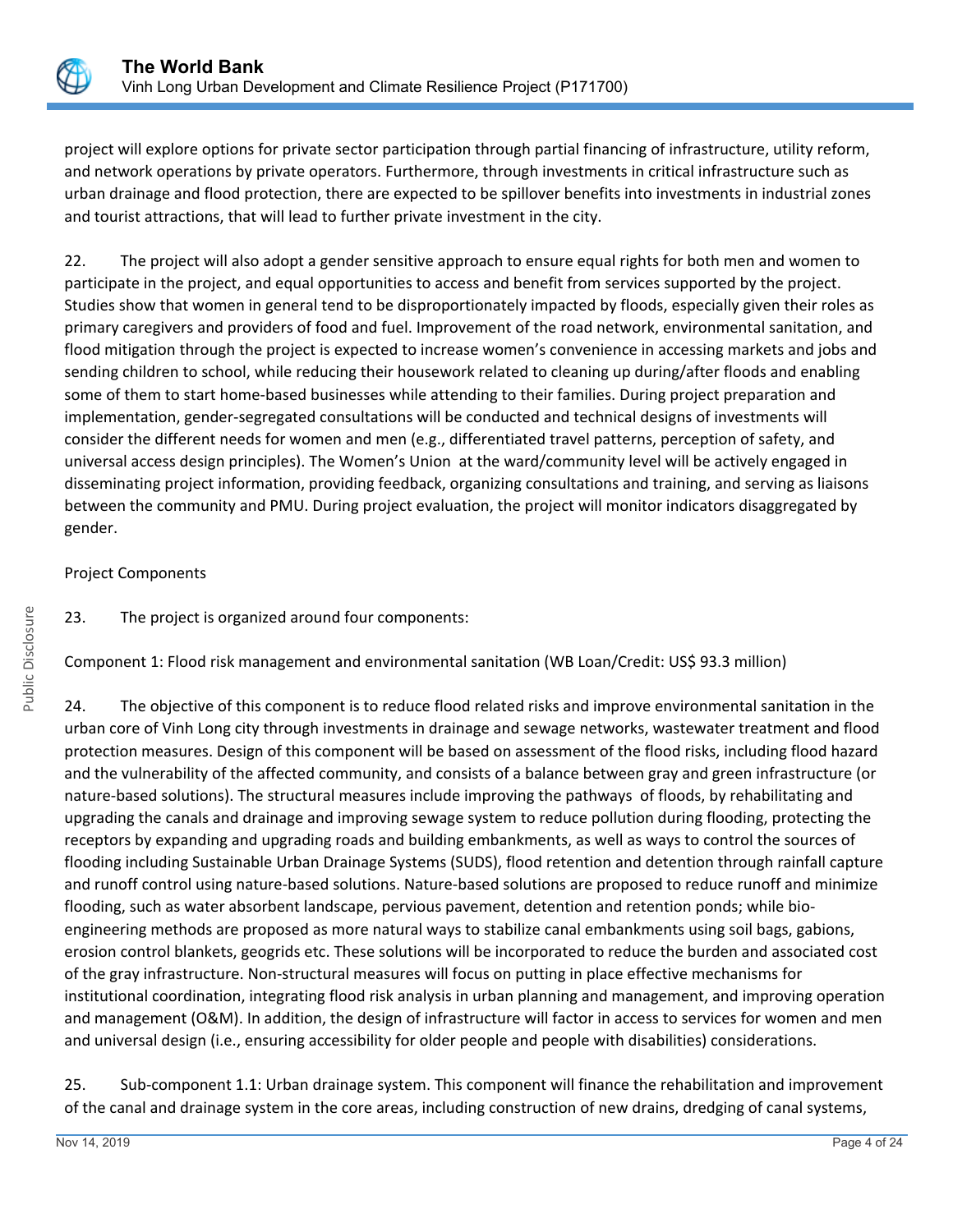

creation of rainwater retention areas, etc. This is critical for enhancing the capacity of rainfall capture, runoff control and conveyance to reduce flood risks and sustaining the significant private and public investments in the inner parts of the city. The designs of drainage infrastructure will take into account climate change scenarios produced by MONRE and reflect them through improved hydraulic modeling works and flexible use of structural and nonstructural approaches. Secondary flow paths for conveyance of flood water in excess of the drainage system capacity should be considered. In terms of geographical coverage, this sub-component will prioritize the improvement of basic infrastructures in six low-lying residential areas in the urban center covering about 121 ha and benefiting 12,000 inhabitants, most of whom have relatively low incomes. The scope and design of investments in these areas will be developed through a participatory process similar to that used under the SUUP.

26. Sub-component 1.2: Wastewater collection and treatment system. This includes the construction of a wastewater treatment plant and rehabilitation and construction of sewer collection networks to collect and treat domestic wastewater before it's discharged into water bodies. Based on the findings of an Asian Development Bank (ADB) report , the wastewater collection and treatment will be prioritized for urban inner areas with an estimated service population of about 119,000 people (about 80% of city's total population) and a land area of about 2,060 ha. A separate system for wastewater collection has been proposed. The treatment capacity of the WWTP in 2023 is estimated to be up to 15,000 m3/day-night, but the underlying calculations are still being reviewed. In addition to improving the environmental sanitation conditions, the wastewater collection and treatment will also contribute to improving surface water quality. Technical designs for this sub-component will also explore incorporation of naturebased solutions such as constructed wetlands and treatment ponds. Operators will be equipped with appropriate O&M equipment including vehicles such as suction trucks and combined high-pressure cleaning trucks. The use of renewable energy sources such as solar energy for covering part of the treatment plant's energy demand will be explored. Wastewater collection and treatment will require comprehensive capacity building and training of all involved stakeholders, as well as institutional development and strengthening. The project will also consider mechanisms to support household connections and cost recovery of WWTP operation.

27. Sub-component 1.3: Flooding mitigation in the urban core area. A polder approach was proposed for flood mitigation, which can be expressed as a structural system consisting of: i) a closed "ring embankment with tidal sluicegates/valves" to protect areas from high water on the edge of rivers (river and tide floods); and, ii) a drainage system including open canals, sewers, storm rainwater retention, and pumps (if needed). According to the Flood Control Plan for Vinh Long city approved in 2013 by Ministry of Agriculture and Rural Development (MARD) and the Adjusted Construction Master Plan for Vinh Long city currently being prepared, three small polders are proposed in the inner city of Vinh Long to protect the core urban area (2,059 ha) from river and tidal flooding. It is proposed that the polder dikes to the south will serve the dual purpose of flood control and road connectivity, through aligning the raised urban main road No.2 along the southern polder dike. This polder approach with a dual-purpose road is considered more flexible and cost-effective compared to the conventional ring embankment approach. A flood risk assessment based on updated hydraulic modeling of the core urban area of Vinh Long city is being carried out to validate the polder approach and optimize options for nature-based solutions. The stabilization of the embankment will consider green bio-engineering methods. Where possible, the creation of amenities comprising green spaces with native and shade providing tree species and promenades with tracks and boardwalks along the embankment will be provided for both cyclists and pedestrians in order to turn the waterfront into an attractive recreational area.

28. Sub-component 1.4: Development and operation of an integrated flood risk management system in the city. Currently, there is considerable fragmentation and overlap in flood risk management responsibilities among key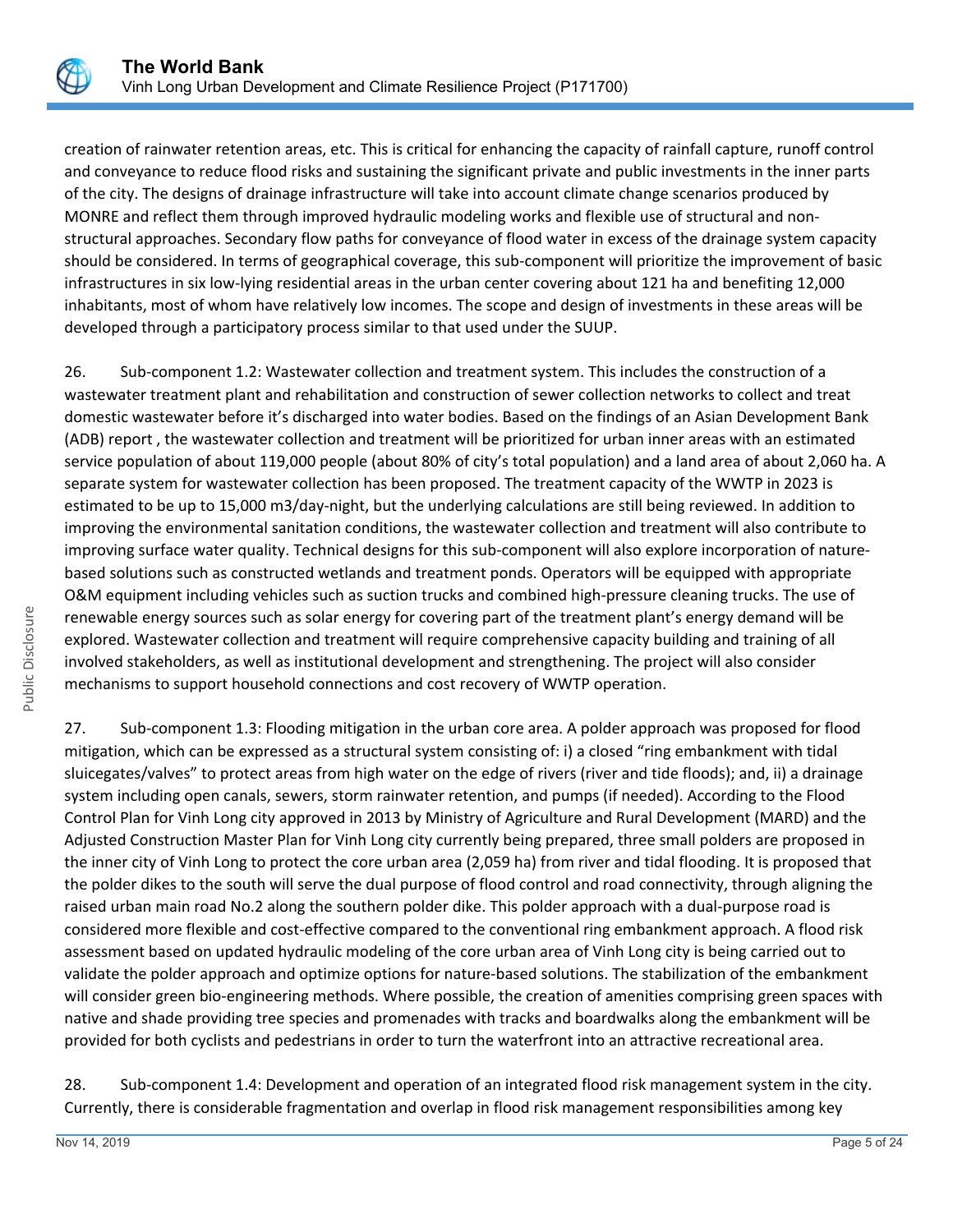

agencies. This lack of clarity reduces effectiveness in planning, implementation and operation of the flood related infrastructure in Vinh Long. Improvement to the flood risk management system will enable the city to: i) define clear roles and responsibilities of key agencies, including DARD, DoC and Water Supply and Drainage Companies, in the operation and management of the city flood control and drainage system; ii) improve protocols in operation of the city flood control and drainage system in the case of emergency (high tides, river flood discharge, etc.); iii) develop an operation & maintenance (O&M) framework for the systems; iv) develop an improved early warning information system, as well as conduct public awareness raising through existing mass media and organizations and coordinate with other Mekong provinces on information sharing; and v) if the polder approach is adopted, install a SCADA system in the flood mitigation structures including devices such as remote water level sensors, rain fall recording stations, hardware and software for internal and external data processing and operation of sluice gates.

Component 2: Strategic corridors development (WB Loan/Credit: US\$ 41.5 million)

29. This component will finance the prioritized investments in roads as identified in the draft Adjusted Construction Master Plan of Vinh Long City to increase regional and intra-city connectivity. Development of the core urban area is currently segmented by several national roads with the inter-city traffic flow going through the city, causing safety concerns and constraints to compact urban development. The proposed roads will improve traffic safety by providing alternative routes for the inter-city traffic to bypass the city center, provide better accessibility for residents to jobs, education, and other services, and allow for mixed land uses and densification in less flood prone areas. The "green roads" will be proposed which will be tree lined, act as green shade providing corridors and include nature-based solutions to deal with rainwater runoff. Increased accessibility and connectivity as a result of the new and improved transport infrastructure is likely to increase land values and investment opportunities along transport corridors, which is value-creation that the government can capture using a variety of mechanisms and convert into public revenue. In doing so, the city has the opportunity to proactively guide urban growth to areas with lower flood risk and densify the urban core area, which will be protected by the flood protection scheme.

30. The project will also promote non-motorized transport options as well as consider the future creation of urban public transport networks in the design of main roads. The road width will be based on sound analyses of travel and traffic demand. Traffic safety issues will be thoroughly reviewed and addressed, especially at intersections with major roads and transit roads of national highways/bypasses, as well as pedestrian crossings. To address the potential impacts of climate change, road drainage structures will be designed based on hydrologic analyses that adopt climate change scenarios while the elevation of roads will take into account projected increases in seawater levels. The design will also incorporate nature-based solutions such as "green roads" comprising pervious pavement and water absorbing tree pits and landscape, as well as universal access criteria such as providing a network of accessible pedestrian routes, appropriate tactile pavement, improved sidewalk space and pedestrian crossings, creation of appropriate parking spaces for motorcycles to reduce the obstruction to pedestrians, and prioritizing pedestrian connections to major destinations such as schools, employment centers, markets and shopping areas and public transportation stops.

31. Component 2 will finance the following investments:

• Vertical connection road between Ward 8 and Ward 9, which is currently a missing link in the urban road network.

• Urban main road No. 1. This road plays a role of a horizontal arterial in the urban road network to facilitate connectivity between residential areas along National Road 53 and National Road 1A.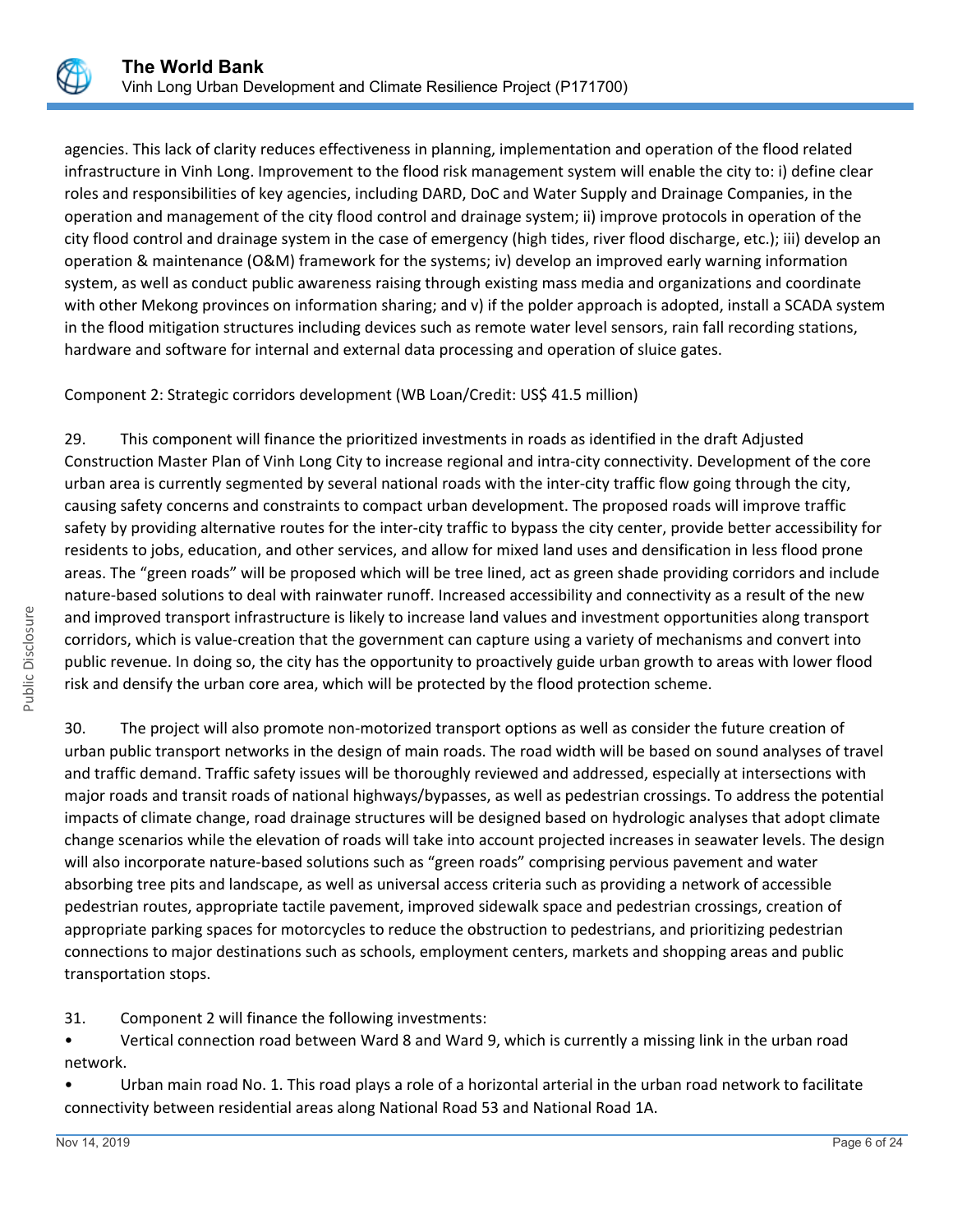

Urban main road No. 2. This will link national roads 53, 57, 1A and 1A bypass. This road will divert the intercity traffic from going through the city center, and also provide flood control through tidal gates and pumping stations installed along the road.

• Extension to Vo Van Kiet Street. This enhances connectivity of the central area with the HCM-Can Tho expressway in the future, and with the planned industrial zone in this area.

32. The first two roads will run through the existing built-up area and serve to create the important vertical and horizontal links in the urban road network. The Urban main road No. 2 will serve multiple purposes, as a development boundary in the south, horizontally linking several national roads so as to prevent inter-city traffic from mixing with intra-city traffic, at the same time the elevated road embankment will serve as part of the flood control scheme. The extension to Vo Van Kiet Street is a major transport link to connect residents with jobs in the industrial areas. Special attention will be paid to the development control along urban main road No. 2 and the extension to Vo Van Kiet Street in order to avoid unintended urban sprawl.

Component 3: Resettlement Area Development (WB Loan/Credit: US\$ 4.9 million)

33. The project will try to minimize resettlement impacts through adopting fit-for-purpose standards and appropriate design, however, significant resettlement impacts are expected due to the proposed investments, particularly under the embankments in Component 1 and the roads in Component 2. An estimated 445 households may have to be relocated under the project. This component will ensure improved living conditions and security of tenure for those target communities who are subject to relocation and resettlement under the project. An investment for technical and social infrastructure at the resettlement site in Ward 8 of Vinh Long City will be proposed with green and nature-based solutions incorporated, such as park connectors, water absorbing tree pits and landscapes, pervious pavements, stormwater detention ponds, raingardens, etc. This resettlement site covers an area of 12.5 hectares which is currently agricultural land and not occupied by any households, easing the compensation process. In addition, the resettlement site is assessed to be appropriate as it is just 5 km from the city center and close to National Road 53. Services (water, drainage, electricity, access roads) are already present along the proposed resettlement area, which will facilitate the development of the site.

Component 4: Enhancing Climate Resilience in Urban Management (WB Loan/Credit: US\$ 2.4 million)

34. This component aims to improve urban management in a climate and risk informed manner and to set the stage for the development of Vinh Long as a smart city. The proposed project will support implementation of Vinh Long's smart city ICT framework currently being developed, through investments in data and ICT infrastructure including software, hardware and equipment, in conjunction with counterpart fund from the province. It will finance development of a geospatial data sharing platform to improve data sharing across different departments, and specific smart city applications including information management systems in flood risk management, transport management, and equipment for improving Operation and Maintenance (O&M) of the newly invested infrastructure.

• Developing a geospatial data sharing platform and leveraging ICT for improving urban management. A geospatial data infrastructure that integrates spatial and non-spatial data is important for multi-dimensional assessments on climate resilience and serves as a foundation for creating applications for monitoring, evaluation and enforcement of plans. This activity will support the development of a data sharing platform to integrate multiple data sources from different departments in Vinh Long. Proper institutional mechanisms and procedural guidelines for data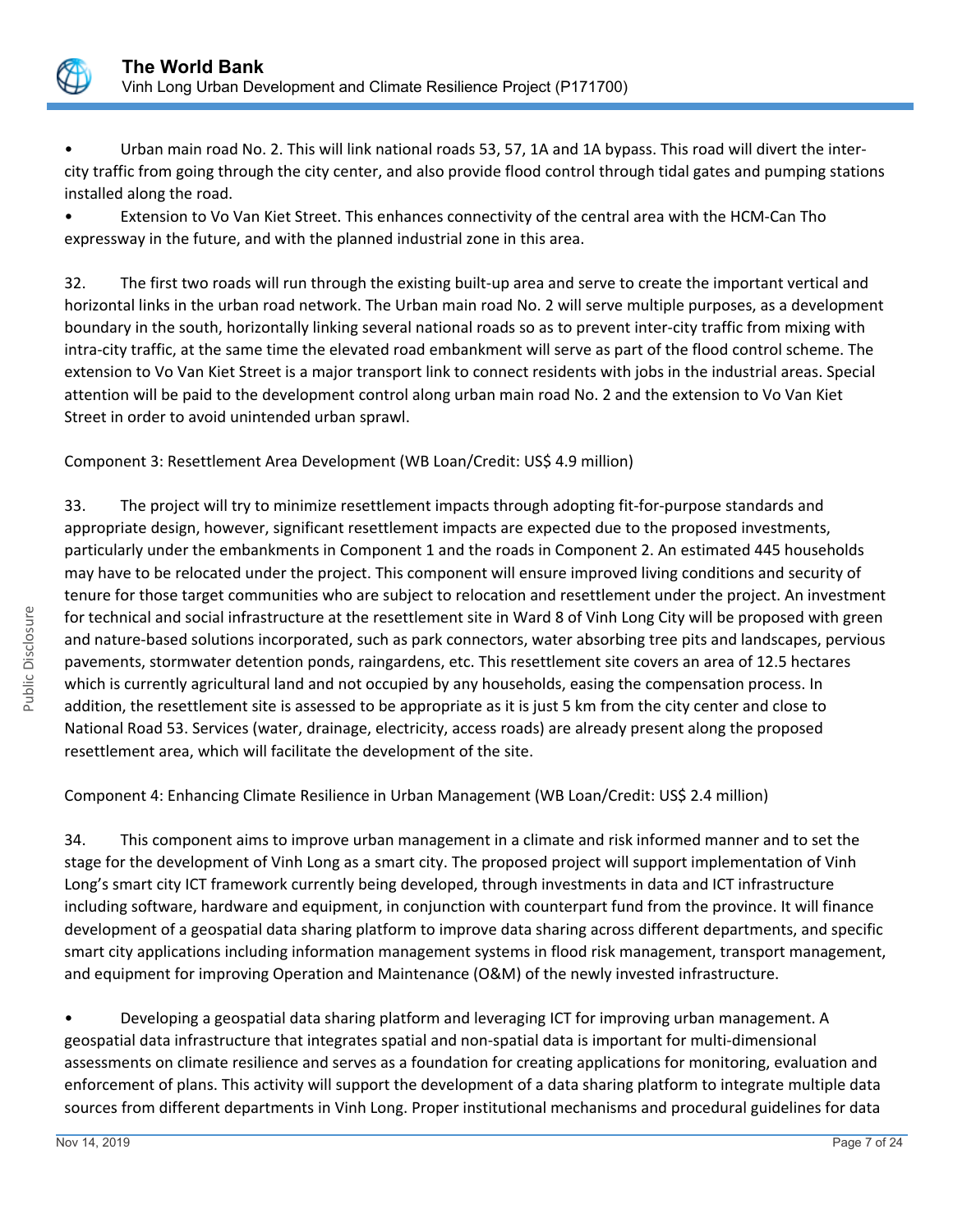

sharing and updates will need to be developed, as well as strengthening the capacity to manage and use the data platform to support various city planning and management functions. In addition, this activity will also pilot community-based initiatives using mobile applications to improve real-time disaster monitoring and management such as flood and erosion.

• Information system and equipment for improving Operation and Maintenance. Most cities in Vietnam suffer from a lack of clarity of the institutional and funding arrangements as well as practical skills and experience for O&M, and Vinh Long is no exception. Investment in infrastructure maintenance is critical to reduce vulnerability to disasters and climate risks, reduce contingent liability and to ensure sustainable economic growth. This activity will develop an O&M strategy based on vulnerability assessments of the city's critical infrastructure, and identify suitable information systems for improving O&M. Operating departments of the newly invested infrastructure will be supported with appropriate equipment and capacity for O&M.

• Effective transport management and equipment toward smart transportation system. The objectives are to improve traffic management and integration of transport and flood management in the city. This activity will: i) integrate transport data with the city geospatial data sharing platform as mentioned above, to enable travel demand analysis as inputs to transport planning; ii) improve traffic safety through deploying intelligent transport systems (ITS), including installing traffic signals at intersections along the project corridors; iv) in coordination with DOT's ongoing proposal, install speed camera and vehicle weight control system within the city area; and v) enhance DOT staff capacity in the application of ITS in traffic management and transport planning.

35. Project implementation support. TA will be provided for: (i) the preparation of technical designs for infrastructure investments; (ii) independent monitoring of Environmental and Social Framework (ESF) standards; (iii) independent financial audits; and (iv) strengthening implementation capacity for project management, ESF standards, financial management, procurement, and monitoring and evaluation.

## **D. Environmental and Social Overview**

D.1. Project location(s) and salient characteristics relevant to the ES assessment [geographic, environmental, social] Vinh Long city is the capital of Vinh Long province, the second smallest province among the 13 provinces in the Mekong Delta Region (MDR). The city is about 140km southwest of Ho Chi Minh City and 40km north of Can Tho city (the centre of the MDR provinces). The two main branches of the Mekong river namely the Co Chien river (800 to 2500m wide, maximum flow rate of 12,000 to 19,000m3/s) and the Tien river run along the northern part of the city and are influenced by irregular semi-diurnal tidal. These rivers are connected to smaller rivers and a relative dense canal system in the city. Light salinity intrusion affects some communes along the Co Chien river several days annually. Rainy season lasts from May to November with rainfall accounts to 93 to 96% of annual precipitation (averaged at 1300-1700mm per year). Vinh Long city is subjected to frequent flooding mainly due to heavy rain, high tide and contributions of flood from the Mekong river, urbanization and the impacts of climate change. Rainwater follows existing ditches and drains to waterbodies. Inner city canals have been sedimented and/or encroached for housing, garden or even waste dumping. Canal flow is only fed by rainwater and flood water several months each year during the rainy/flood season, however, even during that time, water pollution from untreated domestic wastewater is obvious, evidenced by the very dense floating vegetation (water hyacinth causing frequent blockage).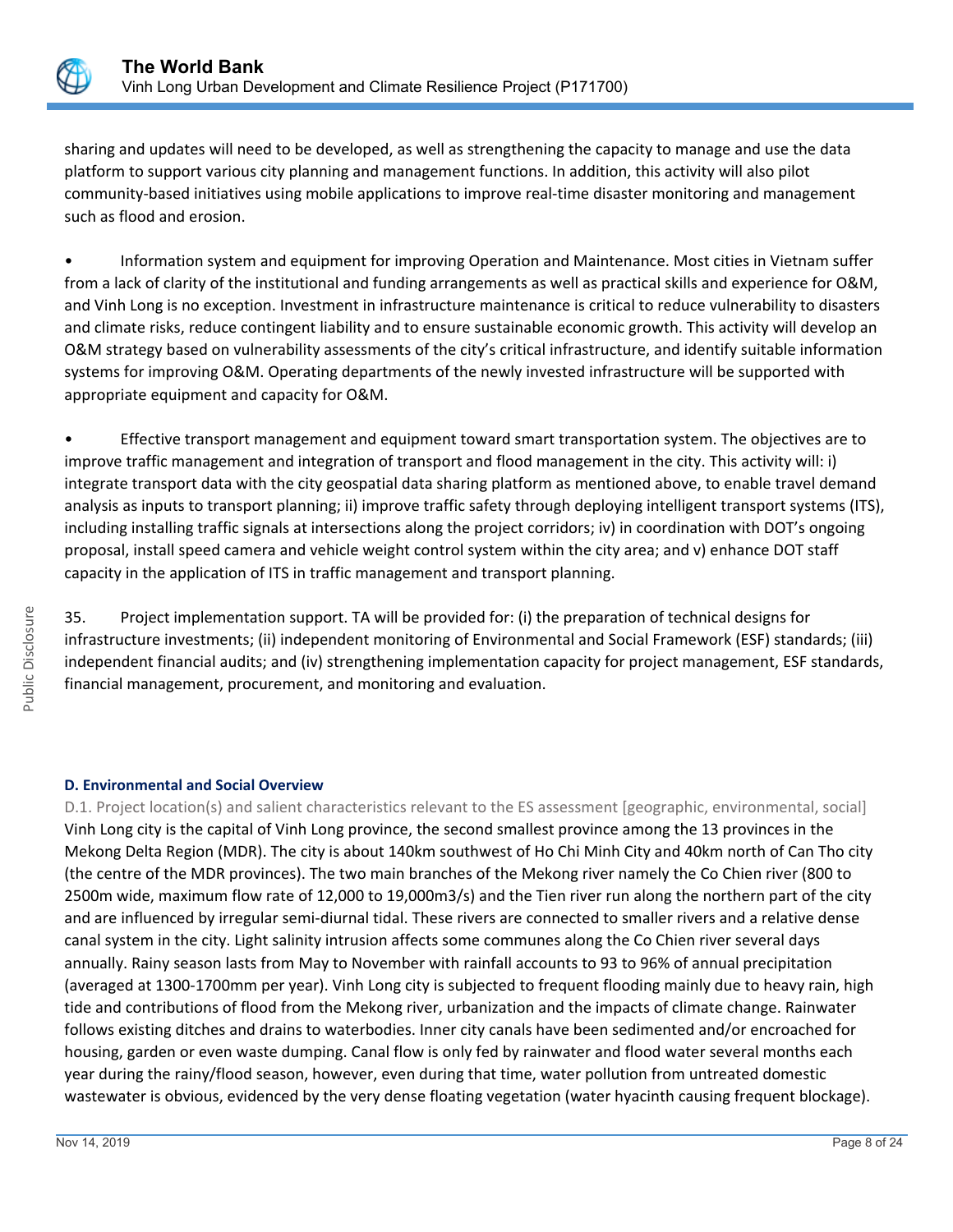

Stagnant black water exists along the small ditches that run around residential clusters where drainage/sewer is not available causing odour, unhygienic conditions and nuisance. River sand and clay are the main construction materials available in Vinh Long.

Agricultural land, gardens and urbanized built-up areas are the most common ecosystems in Vinh Long province. Along the Co Chien river concrete structures are common. According to the provincial's environmental report, only small patches of natural vegetation with low biodiversity value remain, and are scattered along the rives/canals banks. However, some sections of the inner city canal embankments remain relatively green with narrow strips of vegetation and trees including water coconuts, a typical aquatic tree species in the Mekong Delta. The existence of aquatic fauna, particularly river fish, and birds are diverse, some species with high economic and/or biodiversity values. In urban area, aquatic environment has been affected by pollution from urban dense residential centres. Vinh Long province's Biodiversity Conservation Plan (year 2015-2020 with vision to 2030, approved in 2016) proposed a research program on planting native trees and creating green space in urban areas together with a communication program on biodiversity and environmental protection. There are number of cultural heritage sites including several national-recognized sites in Vinh Long.

Vinh Long city has 11 administrative units, comprising of 7 wards and 4 communes, covering a total area of 48.01 km2. According to the Census 2014, Vinh Long city has a population of 141,136 people, of which 96.3% are engaging in the agriculture sector. The urban residents account for 76.21%, concentrate on the inner urban wards, in which ward 4 is the most populated (18,837 people). The population density is 7,982 people/km2. The city's economic structure in 2015 includes commercial-services (64%), industrial and handicraft (32%) and agriculture and fisheries (4%). The economic structure has shifted, gradually reducing the proportion of agriculture-forestry and fishery sector and increasing the industry-construction and services sectors (up to 33.1%, 22.3% and 44.6% respectively). The percentage of poor and near poor households in Vinh Long city has decreased over the years, at 4.3% and 2.8% in 2016, respectively. The there are 3 major ethnic groups living in the city, where the Kinh accounts for the major percentage (99.6%), Chinese accounts for 0.3% and Khmer accounts for 0.1%.

D. 2. Borrower's Institutional Capacity

The ODA Project Management Unit (PMU) of Vinh Long province will be the responsible unit in charge of project preparation and implementation. At provincial administrative level, Vinh Long Provincial People's Committee (PPC) and its relevant departments (DOC, DOT, DPI, DONRE, DOCST, DOIC, DARD, DOF) will be playing coordination roles, engaging in various reviewing and approving procedures. Vinh Long City People's Committee (CPC) and its divisions will be providing supports at their areas of responsibility. Through the on-going Bank-financed SUUP (Scaling up Urban Upgrading Project), Vinh Long authorities are familiar with the Bank's Environmental Safeguard policies, procedures and requirements. As this is the first project applying ESF in Vinh Long, some areas in the Environmental and Social Framework (ESF) are new to that Vinh Long authorities, such as labor management, continuous stakeholder engagement (SE) throughout the project life, the production and use of the environmental and social commitment plan (ESCP). Therefore, targeted training and capacity building to deal with these novel aspects of ES risk management will be necessary and carried out during project preparation and implementation. However, the ESF and previous safeguard policies are largely overlapping. Therefore, areas in the relevant aspects of ESS and ESF, where the Borrower may lack of familiarity (e.g. labor, stakeholder engagement, community health and safety, GBV, etc.,) will be identified, and specific support will be provided.

Vinh Long PMU, situated within the province's Department of Planning and Investment (DPI), is currently implementing the early stages of the on-going Vinh Long subproject under the World Bank financed Scaling-up Urban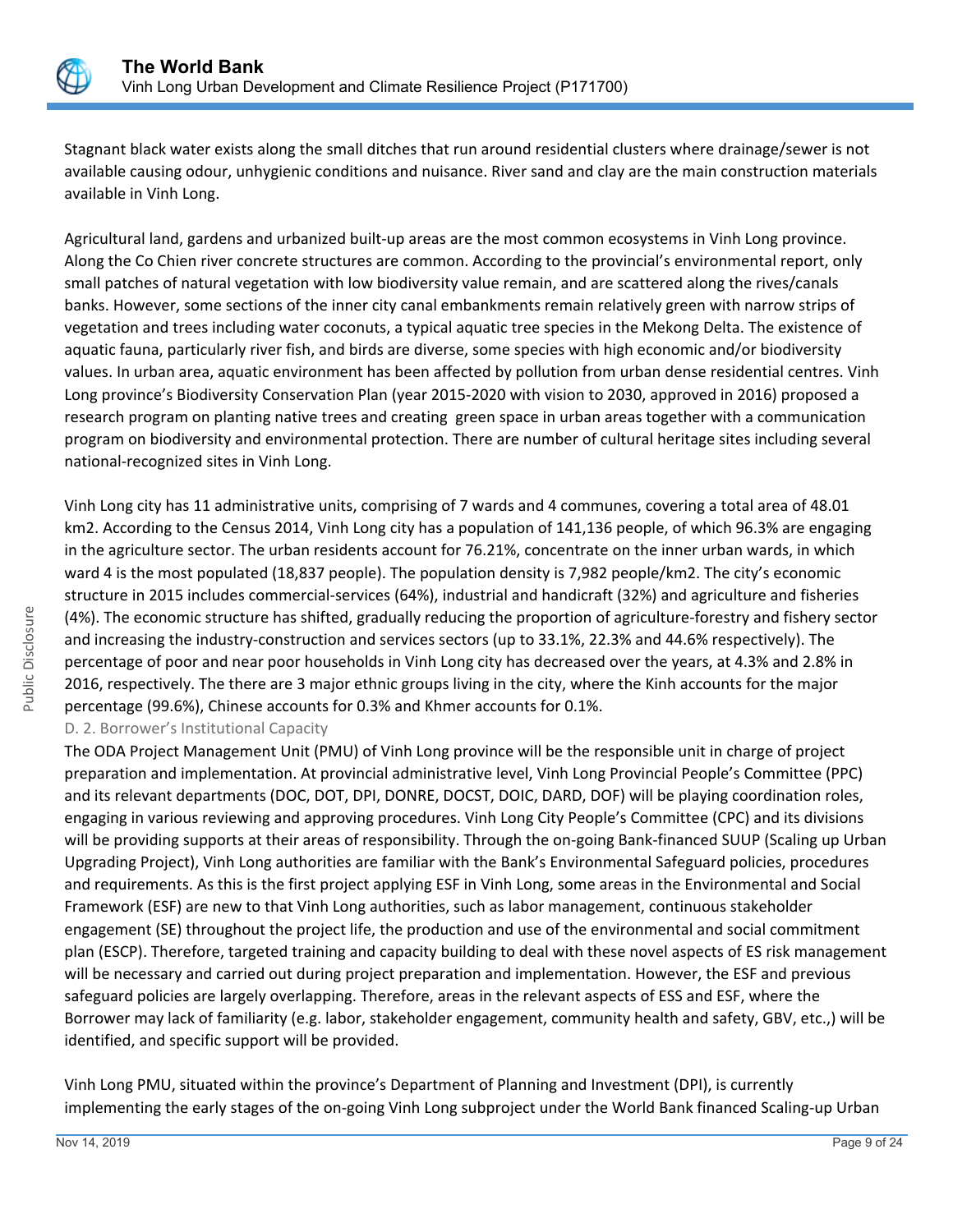

Upgrading Project (SUUP). The PMU has been provided with the safeguard training courses, and is managing E&S risks under the previous Bank's safeguards policies. The personnel (including E&S staff) assigned for the SUUP are still limited in terms E&S risk management capacity and experience and have been overloaded with other administration and project management responsibilities. PMU plans to recruit additional staff being in charge of ES standards in the new project, and the training on ESF would be required. Furthermore, the responsibility for land acquisition and resettlement lies principally with the city government units, which may not have the capacity to deliver the land required for the project in a timely fashion. The Bank team also expects a significant increase in Borrower's demand for continuous support in E&S risk management during preparation and implementation, as compared to the previous safeguard policies, and anticipates that this will require additional resources and may affect the preparation time.

Considering the new ESF requirements and the PMU's limited E&S capacity, an ESF capacity needs assessment shall be undertaken more systematically during project preparation to analyze the Borrower's and other implementing agencies' capacities and to identify opportunities for strengthening and enhancing coordination. This needs assessment will be a joint effort between Vinh Long PMU and the Bank team, and could include the activities related to E&S management such as identification of key tasks for E&S risk management (especially new aspects of the ESF's requirements); identification of relevant institution and actors involved in implementation (this will include key agencies involved in implementing the regulatory framework); analysis of institutional arrangements and links; assessment of individual institutional capacity (e.g. past performance and current capacity); recommendation of actions to strengthen and monitoring institutional capacity during implementation. The recommended capacity development actions emerging from this needs assessment will be incorporated into the proposed project's Environmental and Social Management Plan (ESMP), as appropriate.

# **II. SCREENING OF POTENTIAL ENVIRONMENTAL AND SOCIAL (ES) RISKS AND IMPACTS**

## **A. Environmental and Social Risk Classification (ESRC) Substantial Substantial Substantial** Substantial Substantial

# **Environmental Risk Rating Substantial Substantial Substantial Substantial Substantial Substantial Substantial Substantial Substantial Substantial Substantial Substantial Substantial Substantial Substantial Substantial Sub**

The project environmental risks and impacts would mainly be related to the implementation and operation of the investments under Component 1, 2 and 3. The typology of investments included rehabilitation and improvement of existing drainage system, construction of sewers and a wastewater treatment plant, embankments, sluice gates, pumping stations, water retention structures, urban roads and a resettlement site. These moderate scale physical infrastructure investments will be implemented in urban and semi-urban areas. This implies an environmental baseline with low sensitivity that is characterized by varying degrees of modification, ranging from complete surface sealing and absence of vegetation to highly modified patches of intra-urban habitats.

The bulk of anticipated impacts would be related to construction works and include common risks such as dust, noise, vibration, generation of solid wastes and wastewater, water quality reduction, localized flooding and related unhygienic conditions, disturbance to landscape; interruptions to public services and infrastructure, traffic and traffic safety issues, loss of some trees, vegetation cover and benthic species, health and safety risks to workers, etc. Most of these are mostly temporary, at low to moderate level and reversible, however, some incremental disturbance and safety risks to the affected parties in urban and semi-urban areas when construction activities are carried out parallelly with those under the SUUP. In addition, there are also other specific risks and impacts related to the location and typology of investments such as safety risks related to UXO left from the war which ended in 1975,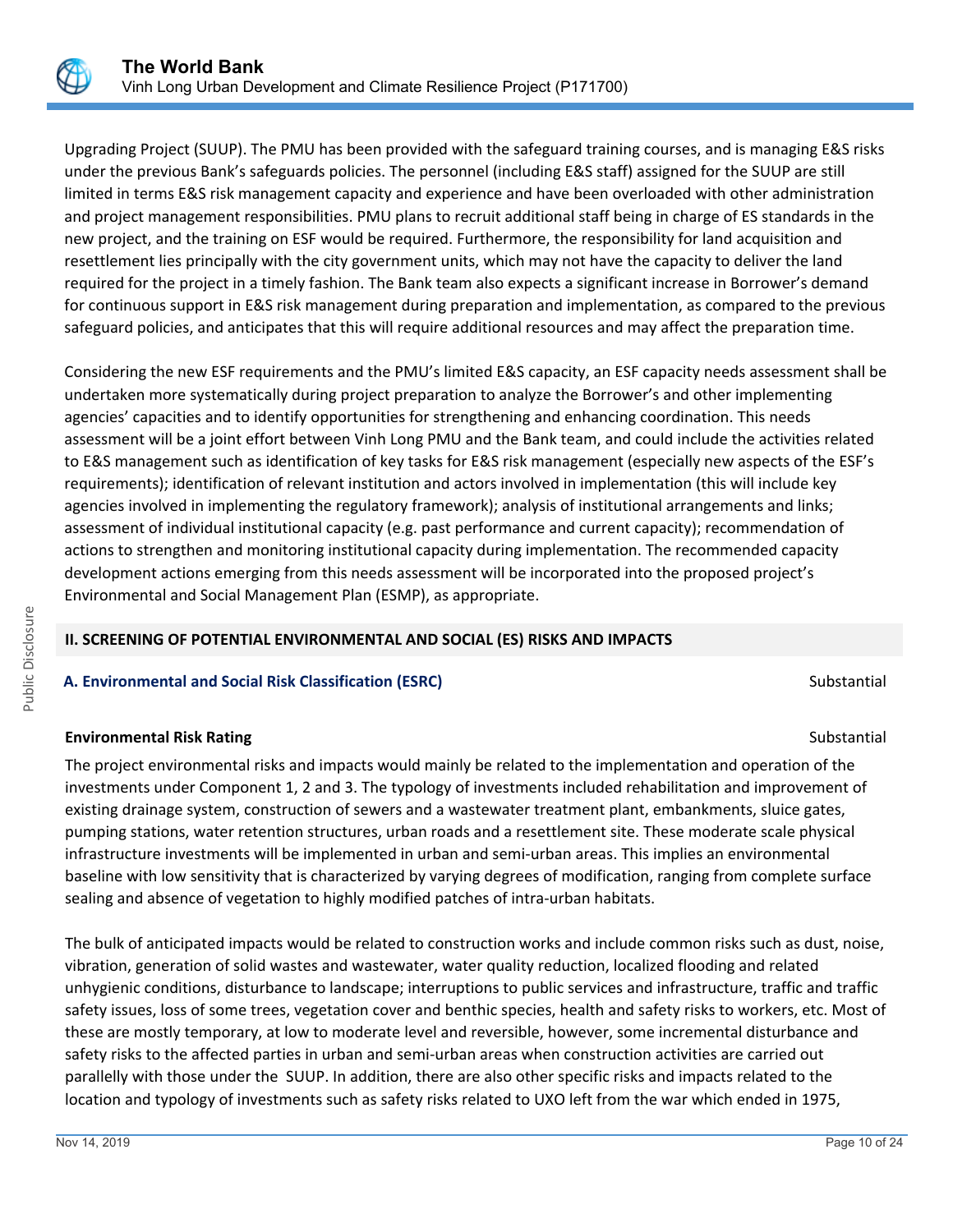

damages to existing weak structures due to dredging or piling, serious pollution from improper handling, storage and disposal of dredged materials, localized flooding, nuisance and visual impacts. The main risks and impacts during operation would be permanent changes in land use and elevated local ground elevation at and/or along the new roads. The new roads may cause access disruptions and community fragmentation, change drainage patterns, or increased traffic safety risks. These could result from poor planning/design and inadequate stakeholder consultation and engagement during project preparation and implementation. Induced development such as new residential and commercial structures along new/improved urban roads would be expected, however, with low to moderate impact within an existing urban zone. Regarding wastewater system operations, there are pollution risks due to failures at the pumping stations and treatment plant. While the capacity has not been confirmed, the level of GHG emissions depends on the treatment technology and processes. This will be determined during the detail design phase. Changes in landscape, disrupted access to water fronts from river/canal side, pollution and localized flooding may also be issues related to canal and river embankments construction and operation.

The PMU has limited environmental management capacity as existing staff do not have experience in projects applying ESF. Meanwhile, while at the same time they are also managing a Bank-financed SUUP subproject which has to comply with the Safeguard Policies. Therefore, there is a risk that the resources allocated for managing environmental and social issues of this Project may not be adequate, affecting the environmental performance/compliance to the ESSs of both projects. However, there is also an opportunity to encourage to hire qualified ES staff and pool resources for various projects.

Given the potential environmental impacts and risks, combined with some uncertainties on institutional capacity as discussed above, the project's environmental risks are classified as substantial at this stage.

## **Social Risk Rating** Substantial Substantial Substantial Substantial Substantial Substantial Substantial Substantial Substantial Substantial Substantial Substantial Substantial Substantial Substantial Substantial Substanti

Overall, the project is expected to have a positive social impact. By improving access to infrastructure and reducing flood risk in the urban core area of Vinh Long city, and increasing the connectivity, the project will improve the living conditions of their poor and vulnerable residents, as well as their accessibility to jobs and public services while reducing vulnerability flood related risks.

The project footprint currently can only estimated, as the pre-feasibility study is still under preparation. Potential social risks and adverse impacts include (i) land acquisition from an estimated 3,000 PAHs, of whom roughly 500 may have to be relocated or resettled within their existing land plot; (ii) the loss of agricultural land, affecting farmers' livelihoods; (iii) loss of assets affixed to lands, commercial and other properties; (iv) possible additional land acquisition, under city financed domestic projects, along the proposed extended Vo Van Kiet street, and along the urban main roads for future development may lead to a perception that these are associated with the World Bank financed project; (v) relocation of graves; (vi) the risk that city government units responsible for land acquisition and resettlement may not have the capacity to deliver the land and the resettlement site required for the project in a timely fashion, (vii) the risks and impacts on community health and safety due to construction works (wastewater, dust, noise) and operation (traffic accidents), and related risks from the influx of labor to low income project areas, characterized by poor and vulnerable residents, during construction (e.g. Gender-based violence, sexual exploitation and abuse, and the spread of sexually transmitted and communicable diseases); (viii) increase of conflict between users in wastewater discharge connection; and (ix) uneven access to project benefits among vulnerable groups such as poor households and female headed households.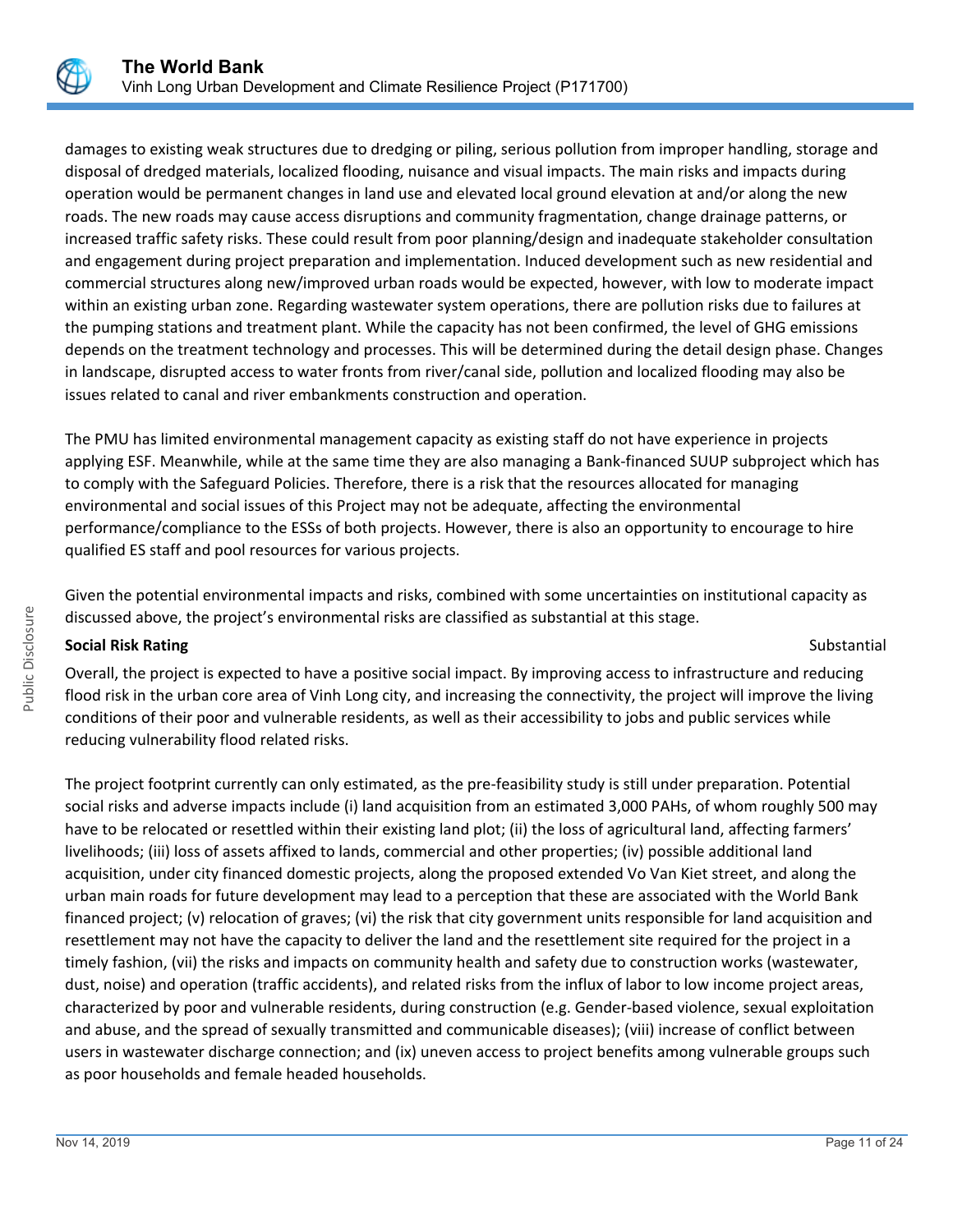

In terms of resettlement impacts, under component 1, investments related to drainage improvement will result in limited and temporary socio-economic impacts, as it will take place mainly within the footprints of existing infrastructure. Also under component 1, the resettlement impacts related to waste water collection planned (including the construction of a WWTP) will be limited (estimated 100 HHs affected by land acquisition, including 15 HHs to be relocated), as most of the works will take place on public land. The Flood control system works planned under component 1, particularly the upgrading of canals/embankment, may lead to significant resettlement impacts (around 1,000-1,200 HHs affected, including 350 HHs to be relocated). In particular, livelihoods may be affected along the densely populated canals (i.e. 3km-long Long Ho canal). Under Component 2, four new roads will be constructed (18km long and 30 to 42m wide) through mainly agriculture land requiring significant land acquisition (estimated 1,200-1,400 HHs will be affected, including and around 100 HHs to be relocated). Component 3 will require the acquisition of 11 ha of agricultural land (160 HHs), which will also have permanent economic impacts.

Vinh Long PMU is managing the on-going SUUP and while familiar with the Bank safeguard policies, has no experience in preparing and implementing a project under the ESF. The project counterparts will need to familiarize on new content and concepts of the ESF, especially the new social risk management requirements (related to labor and working conditions, non-discrimination, community health and safety, cultural heritage, and stakeholder engagement). Furthermore, the responsibility for land acquisition and resettlement lies principally with district government units, who may not have the capacity to deliver the land required for the project (including resettlement sites) in a timely fashion.

# **B. Environment and Social Standards (ESSs) that Apply to the Activities Being Considered**

## **B.1. General Assessment**

## **ESS1 Assessment and Management of Environmental and Social Risks and Impacts**

# *Overview of the relevance of the Standard for the Project:*

The team reviewed the PCN, provincial environmental status report 2010-2015 and Masterplan on Biodiversity Conservation 2015-2020, draft Updated City Masterplan, Vinh Long SUUP ESIA and conducted field work before finalizing the ESRS. The Project's overall potential impacts would be positive with improved access to infrastructure and reduce flooding risks in the core urban area of Vinh Long city. The potential adverse socioenvironmental risks and impacts would mainly be associated with the investments proposed under Components 1, 2 and 3 as discussed in ESRC section.

There are also the risks of inadequate coordination among implementing agencies at provincial and sub-provincial levels. Although the potential impacts/risks of the proposed project are diverse, they are manageable and could be mitigated/compensated through appropriate ESA and mitigation plans to be developed during the project preparation or implementation. The ESA will include requirements for screening for these risks, as well as assessing and mitigating their impacts of project activities.

The Borrower will prepare an Environmental Social Commitment Plan (ESCP) and Environmental and Social Impact Assessment (ESIA) including an Environmental and Social Management Plan (ESMP) in accordance with ESS1. The ESCP will set out the activities to be carried out and during project preparation and implementation and could be adjusted during the project life keeping with the evolution of E&S risk and impacts. The ESIA will describe institutional framework, the project and baseline conditions, identify and assess the potential environmental and social impacts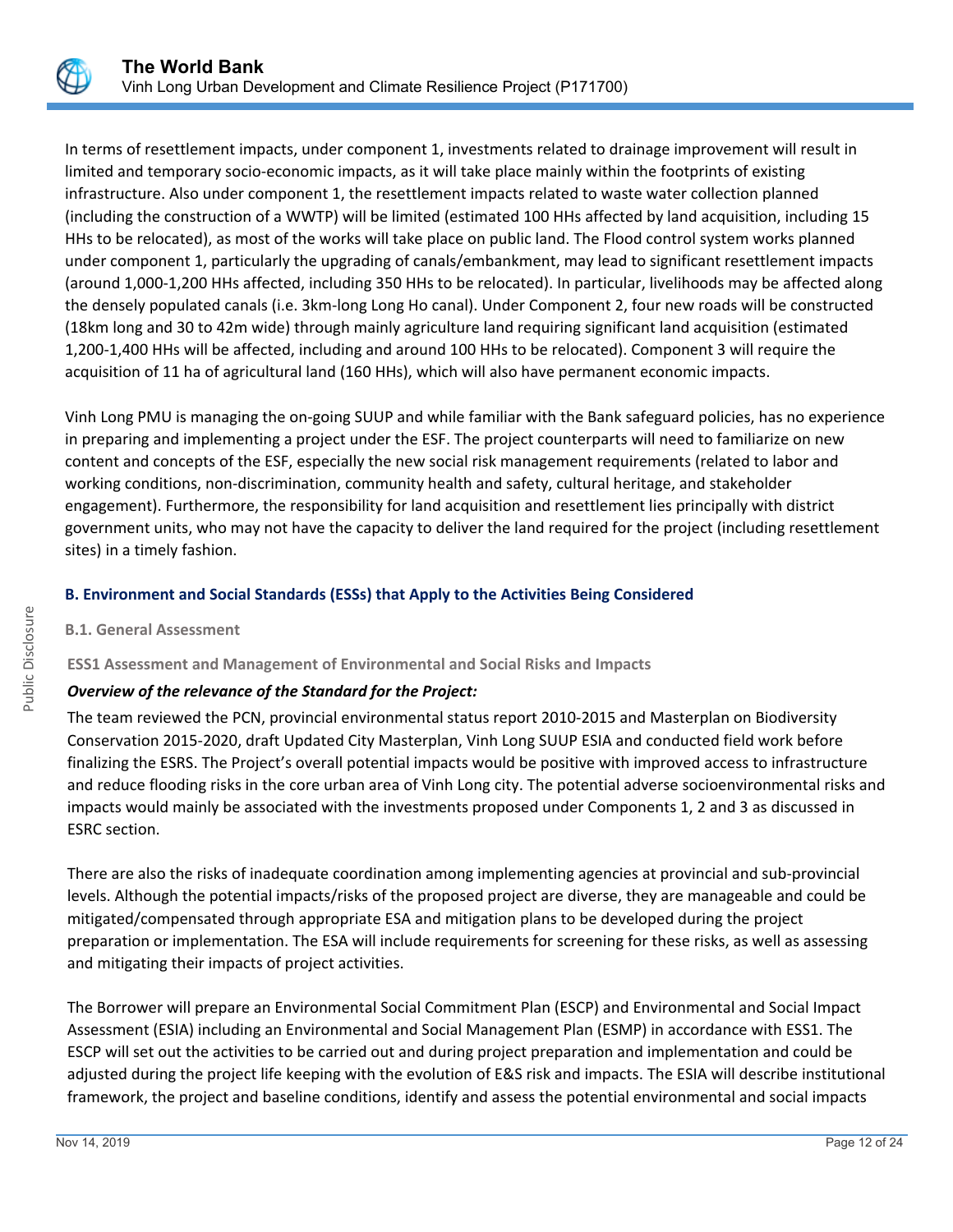

and risks, and propose mitigation measures. The ESIA will identify and assess the potential direct, indirect and cumulative E&S impacts and risks in the project life cycle, from pre-construction, construction and operation phases. Common construction impacts and risks and type/location-specific ones will be considered at construction sites and areas of influence. For component 1, assessment will also cover the land areas in the corridors behind the boundary of land acquisition along rivers, canals where accessibility of local residents, drainage, structural stability may be affected. Particularly, ESIA will also cover temporary storage and disposal sites of dredged materials with attentions paid to leakage water, drainage, and slope stability. Regarding the WWT system, assessment will cover the serviced area in which communities will be disturbed significantly by pipeline works, the WWTP site and its buffer zone which will be affected by construction impacts and emissions during operation phase, the receptor of the WWTP's effluent which is the Co Chien river (the area at the WWTP's outlet, downstream and immediate upstream as dual flow does exist sometimes due tidal effects) in which water flow and water quality, waterway traffic and existing/planned water users and dischargers would be affected. For component 2, ESIA considerations will cover the corridor along the proposed road alignments which will be affected by land acquisition, construction impacts and traffic safety risks and drainage and accessibility disruption during operation phase. Access roads to construction sites, camp sites and other ancillary sites such as batching plants (if any known at ESIA stage) will also be covered. For component 3, the ESIA will cover the resettlement sites and the corridor along the access road, if any. Mitigation hierarchy (avoid, minimize, reduce, and compensation/off-set) and other guidance in relevant ESSs will be applied when proposing the mitigation measures which can be proposed for various stages of project life. For example, siting of road alignments should avoid existing structures including residential houses (if resettlement didn't provide any direct development opportunities) and sensitive features such as cultural/historical sites, army base, etc. The application of nature-based solutions approach as explicitly stated in component 1 descriptions in the previous section would helps to minimize the potential impacts on rivers/canals-side vegetation. It is noticeable that the ESIA should include environmental recommendations for the feasibility and/or engineering design in order to promote good environmental practices and address some construction or operational impacts. For example design of drainage and WW collection systems (particularly the number of pumping stations), selection of treatment technology and processes for the WWTP should take into account emission (gases, effluent and sludges), working conditions of the system operators and power consumption levels during operation phase of the plant. The design of the WWTP will be reviewed to ensure the buffer zone, around the facility, is adequate to protect existing/planned residential areas and other sensitive zones. Labor management and stakeholders engagement will also be prepared and reflected in the ESIA/ESMP. With three types of investments (WW pipelines, WWTP, and roads), the ESMP will contain three separate sections, each presents specific mitigation measures for each type of investments during construction and operational phases. Mitigation measures will be incorporated into construction/operational contracts. The ESMP will set out the arrangements for the implementation of the proposed mitigation measures, monitoring and supervision as well as reporting requirements, capacity building and training, and cost estimation. The ESMP will require the contractor(s) of each construction package prepare Contractor's ESMP (C-ESMP) to cover ECOP for addressing common construction impacts and relevant specific mitigation measures.

A grievance redress mechanism will also be developed to provide guidance on the reception, recording, handling, and reporting of complaints that may be encountered during project implementation. The Word Bank EHS Guidelines will also be applied when developing ESA instruments. Consultation during the preparation of ESCP, ESIA/ESMP and other ES tools and disclosure of these documents will be carried out in accordance with the ESS10.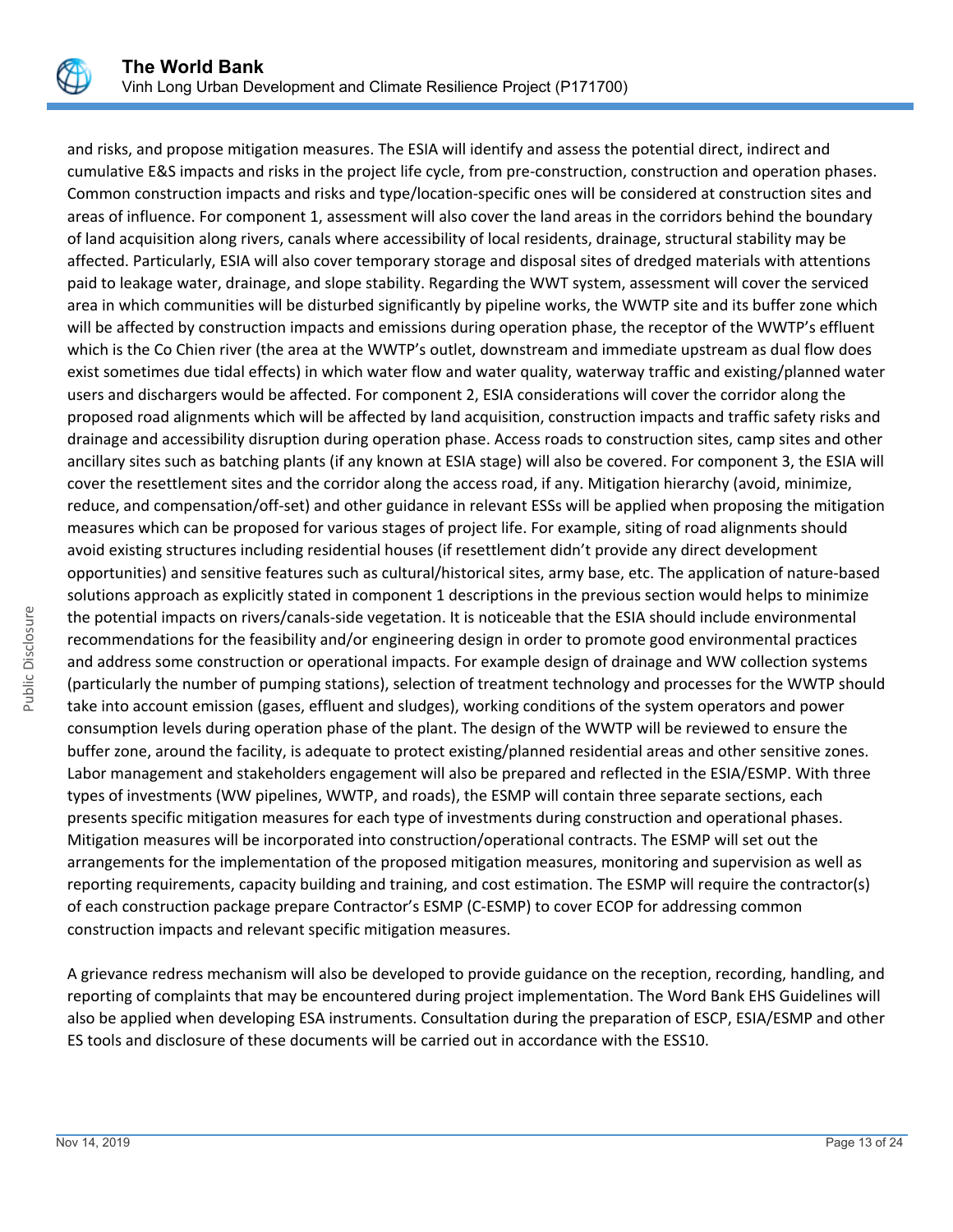

By Project appraisal, the Borrower will develop: (i) a draft stakeholder engagement plan (SEP); (ii) a draft RPF to be updated from the RPF available for SUUP; (iii) a draft RAP for identified investments, (iv) a draft CUP (if relevant); (v) a draft GBV/SEA action plan, and (vi) a project level GRM (based on existing procedures). Safeguard documents will be disclosed locally, and revised as needed. The approved documents should be submitted to the Bank for disclosure.

## **Areas where "Use of Borrower Framework" is being considered:**

Although Vietnam has an advanced E&S Framework, there are gaps between the environmental and social assessment regulation and practice, especially in description of the environment, level of impact analysis and mitigation measures, and public consultation and disclosure of information. In addition, there is no experience of the implementing agencies in implementing and applying ESF and its associated environmental and social standards. Therefore, there are no plans to use the Borrower's E&S Framework within this project.

## **ESS10 Stakeholder Engagement and Information Disclosure**

The project's key stakeholders include the project implementing agency, relevant authorities at provincial, city and ward levels, consultants, construction contractors, WWTP operators, and local residents. Interested parties include the Vinh Long ODA Project Management Unit (PMU), provincial authorities and branches (PPC, CPC, WPCs), the agency responsible for monitoring and management of environment and natural resources (DONRE), the agency responsible for monitoring and management of irrigation and flood risk management and natural disasters (DARD), the agency responsible for urban planning and construction management (DOC), the department of transport (DOT) is responsible for planning, design and maintenance of transport system, the department of information and communication (DOIC) is responsible for ICT smart city framework, the department of culture, sport and tourism (DOCST) is responsible for tourist attraction and planning, and the Urban Public Works Companies (waste water and drainage, water supply, lighting, etc.). In addition, the Provincial Committee for Flood and Storm Control (CFSC) has a mandate to coordinate flood management and emergency response. There is a need to strengthen coordination of these fragmented institutional structures and consolidate the operations and maintenance strategy as part of an integrated flood management system. Also, collaboration with local administrations will be crucial for ensuring project management and implementation to required standards. In addition, other interested parties include mass media, research institutes/academies, local/international NGOs and development partners (ADB) working in the same area, mass organizations such as the Fatherland Front, the Women's Union and the Farmer's Union, and private businesses. The Bank team is currently discussing about a potential co-financing opportunity for selected investments related to wastewater collection and treatment under Component 1 with the DRIVE program being implemented by the Netherlands Enterprise Agency (RVO), on behalf of the Minister for Foreign Trade and Development Cooperation of the Netherlands.

Of the key stakeholders who are affected parties, of primary concern are the poor/disadvantage affected households that make up the residents of the low income areas likely to benefit by the project, but also who are likely to be most affected by the works. The Bank team will collaborate with the Borrower in identifying "disadvantaged or vulnerable" project-affected individuals, or groups during stakeholder identification and analysis. A stakeholder engagement plan (SEP) will be developed for this project to ensure transparency and meaningful consultation with the affected and interested parties. Stakeholder engagement and consultations will be conducted throughout the project cycle. To support Vinh Long PMU on the implementation of ESS10, the Bank team has shared with the client the Guidelines for Borrowers on the preparation of SEPs, and template. Regarding public disclosure, the E&S instruments will be prepared and disclosed locally and made available in the Borrower's website and Bank's external portal.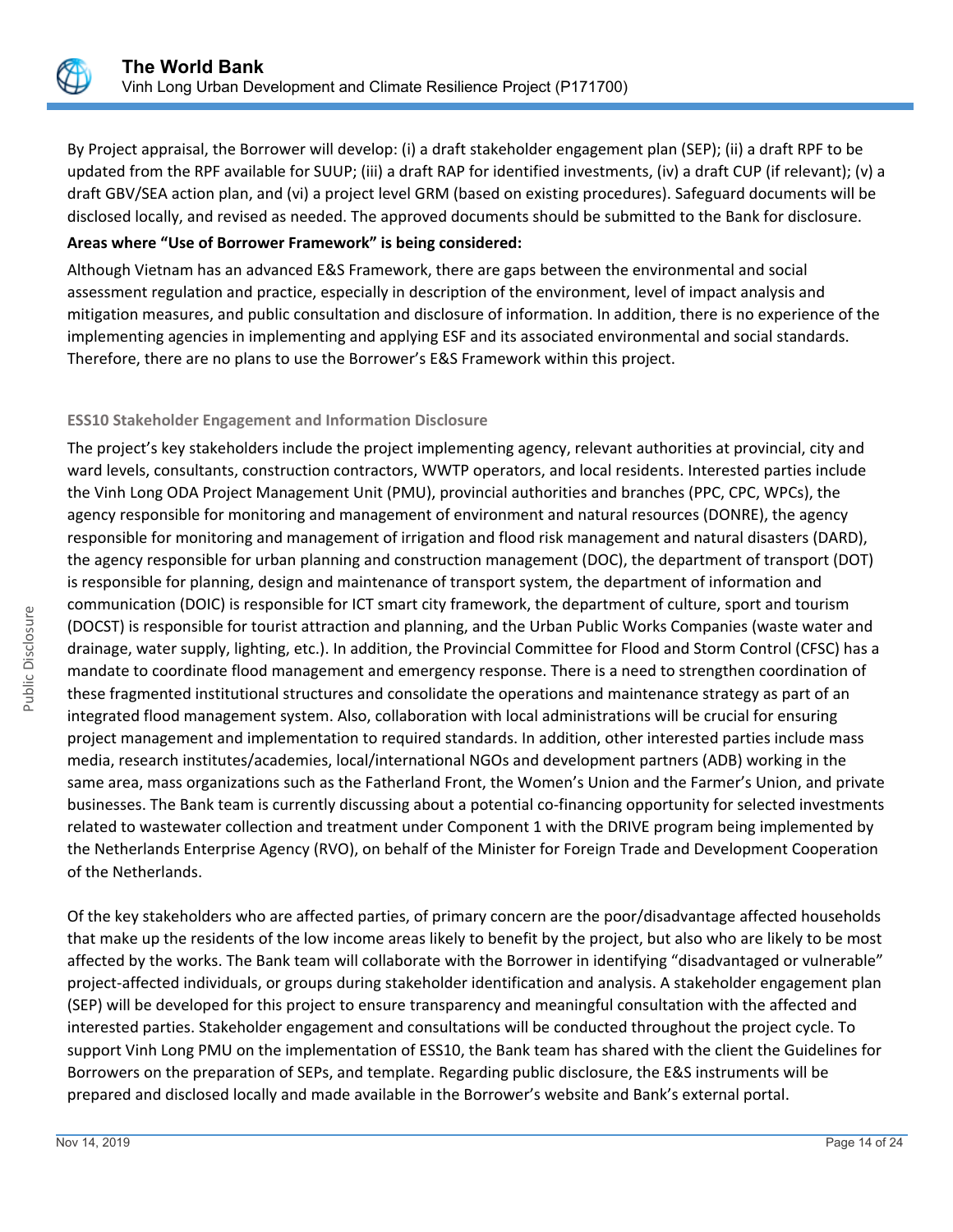

For component 1, the beneficiaries should be in particular consulted on: (i) choice of the optimal options for the project roads alignment; (ii) choice of options for the engaged at early stage of tertiary sewer design of the plan for household connection. Local residents should be invited to discuss on the proposals for inner city canal embankments (width of site clearance); (iii) layout of the Resettlement Area; (iv) selection of process used for the WWTP and the impacts on the surrounding areas; (v) locations of camps and storage areas; and (vi) timing of the possible additional land acquisition along the Bank financed project roads. Consultation will take place in particular improvements and their commitments protecting the improved canals during the operation.

Gender-segregated consultations will also be conducted. The different needs for women and men (e.g., differentiated travel patterns, perception of safety, and universal access intersection design principles) should also be consulted with both local authorities (particularly DOT, DOC) and local residents. In construction phase, the contractors would be required to carry out consultation with local authority and residents on siting the worker's camps. As the city's masterplan oriented Vinh Long development toward green city for tourism, DONRE and DOCST should be engaged in the design of relevant infrastructure such as bridges, canal/river embankments etc. Where relevant, Community Upgrading Plans (CUP) will be also prepared, before appraisal, in collaboration with the community, and will feed into the preparation of the ESIA. The SEP, along with other social and environmental instruments, will be subject to public consultation and disclosure per requirements of ESS10, and will be treated as a live document, to be regularly updated during project implementation. A project-wide Grievance Redress Mechanism (GRM) will be established in coordination with localized grievance redress processes in order to ensure that concerns are captured and addressed by the Project Management Unit. The existing GRM is the already-established mechanism embedded in all administrative levels (e.g. one stop shops at the ward and community level, and inspectorates at the city level), as well as and the people's courts. This mechanism functions well in dealing with issues such as adjudicating land boundaries (at the commune level) or resolving the EHS impacts related to constructions. However, they can be less effective in addressing concerns related to compensation for land acquisition required by the project, or the allocation of resettlement plots. The project GRM will build on, and coordinate, these mechanisms to ensure that concerns are captured and addressed in a satisfactorily and timely manner. The SEP, GRM, ESCP and other relevant tools will be disclosed in a timely manner, in an accessible place, and in a form and language understandable to project-affected parties and other interested parties as set out in ESS10, so they can provide meaningful input into project design and mitigation measures.

## **B.2. Specific Risks and Impacts**

**A brief description of the potential environmental and social risks and impacts relevant to the Project.**

# **ESS2 Labor and Working Conditions**

The Project workforce will include direct workers (directly employed by PMU), contracted workers (recruited by third parties such as contractors or as consultants), and primary supply workers. The project is not likely to engage community workers, as civil works will be the responsibility of contractors. Overall, the workers in Vietnam have been managed and protected under a relative comprehensive labor framework including the Labor Law (2012), the Law on Occupational Health and Sanitation (2015), the Social Security Law (2014). The policies and regulations stated in this legislation reflect the principles of ESS2 on issues such as fair treatment, non-discrimination and equal opportunities to workers, support the rights and benefits of the workers, recognizing workers' rights to establish or join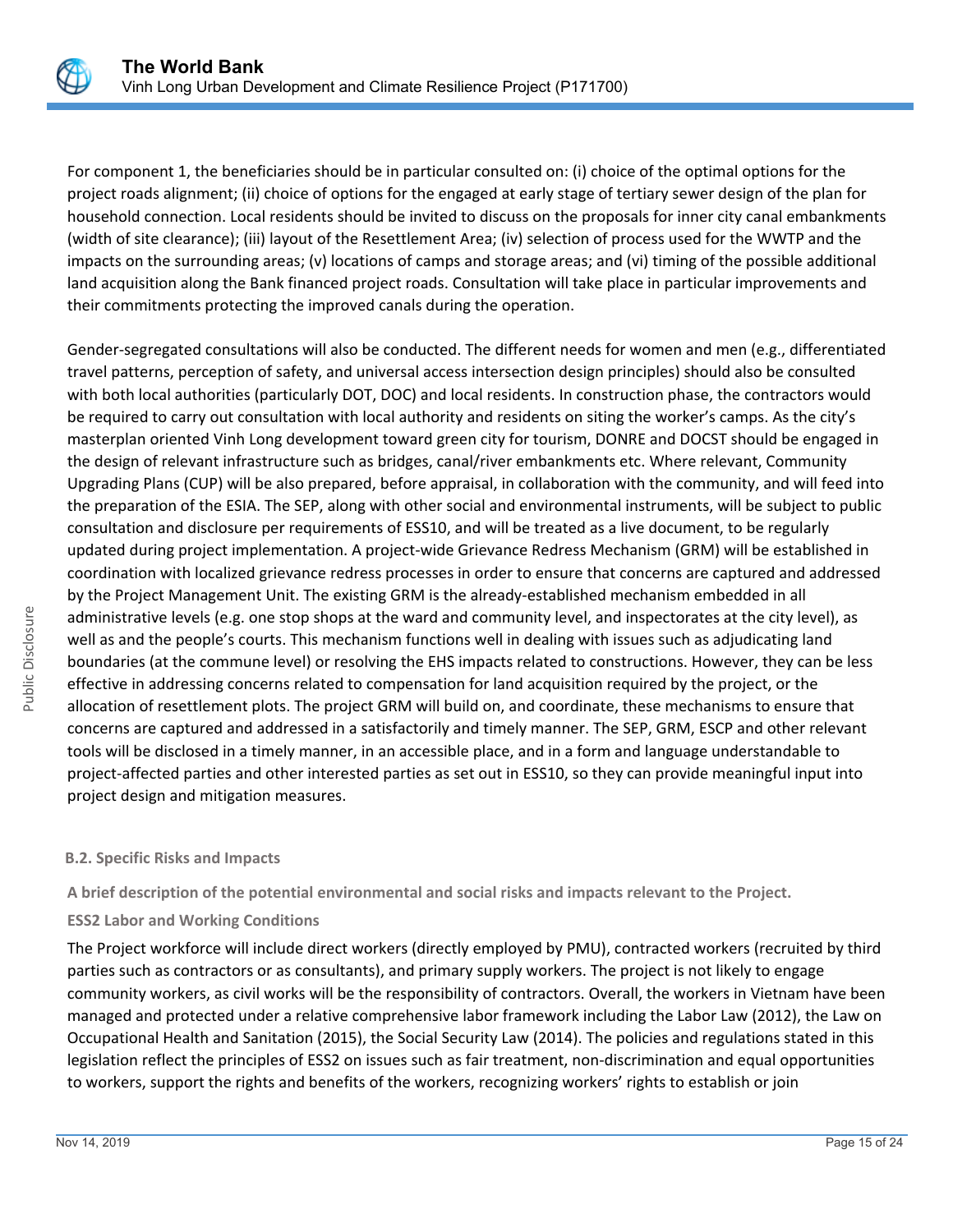

associations of workers, prohibition on sexual harassments/forced labors/child labor (under 15), etc. As the PMU is a government entity where laws and regulations have been followed, trade unions and official grievance redress mechanisms exist, minimizing risks related to ESS2 for direct project workers are foreseen.

With contracted workers, the majority (estimated at 200-250 workers during peak period) would be hired by construction contractors, many of them may come from other localities. The main risks would be about health and safety at both construction sites and site accommodations where the workers are near or operating with construction machinery and equipment, and possibly some hazardous/flammable materials. Other risks relate to access to safe drinking water, power supply and sanitation facility is limited. Health and safety risks management performance of small contractors are usually weaker than the bigger ones. The ESMP will include a set of measures for managing these health and safety risks at both construction sites and worker's accommodation. Although the number and characteristics of contracted workers can only be estimated after construction contract signing, the risks about discrimination, forced labors or child labor in the project can be considered to be very low based on the experience of past projects in the Mekong delta region. Nevertheless, a labor management procedure adequately covering the aspects discussed in ESS2 need to be developed, enforced by inclusion into bidding documents for implementation and monitoring. These procedures will set out the way in which project workers will be managed in accordance with requirements of national laws and ESS2. These procedures will include measures related to nondiscrimination in the recruitment and treatment of direct and contracted project workers. The ESMP will also include measures to avoid and prevent potential hazards to workers under an OHS management plan (OHSMP) which ensure that all applicable health and safety legislation and the requirements set out in ESS2 and relevant sub-sections of the World Bank Group General EHS Guidelines are met during the construction and operation phases of the project. As part of each contractors' C-ESMP, an OHSMP will also be prepared to include: (i) an occupational health and safety, communication and training program; (ii) provision of organization charts; (iii) safety regulations, responsibilities, accident and incident response and reporting, use of personal protective equipment (PPE), fire prevention measures, fall protection and emergency preparedness; (iv) first aid and emergency response and transfer during construction. Furthermore, the construction supervisors will be responsible for support services will ensure that all sub-contractors adhere with the project OHSMP and report incidents and accidents as well as noncompliances in timely manner. The Borrower will require the O&M contractor to develop, implement and maintain the OHSMP to ensure that all applicable health and safety legislation and requirements set out in the ESS2 and relevant sub-sections of the World Bank Group General EHS Guidelines are met during the operation. The borrower will develop, and where relevant include in the bidding documents, requirements for (ii) a worker's Grievance Mechanism (GM) which could address all workers complaints; and (iii) sensitization related to the availability of worker's Grievance Mechanism (GM) and to the respect of code of conduct to prevent and address potential harassment, child labor, gender or GBV/SEA issues, intimidation and/or exploitation during the implementation of the activities financed under this project. The labor management procedures will include assessment of OHS risks and impacts related to project activities as they are defined through preparation and proposed measures to manage those risks – in parallel with project ESA instruments.

The main primary supplier of the project would be sand suppliers as stones and other construction materials would be bought from suppliers in Vinh Long or other provinces. The number of project primary workers is expected to be limited, with much of the work being done mechanically. Due diligence review on labor and working conditions of primary suppliers will be done as part of ESIA. Furthermore, ESS2 monitoring requirements, included in the ESMP, will also cover primary supply workers.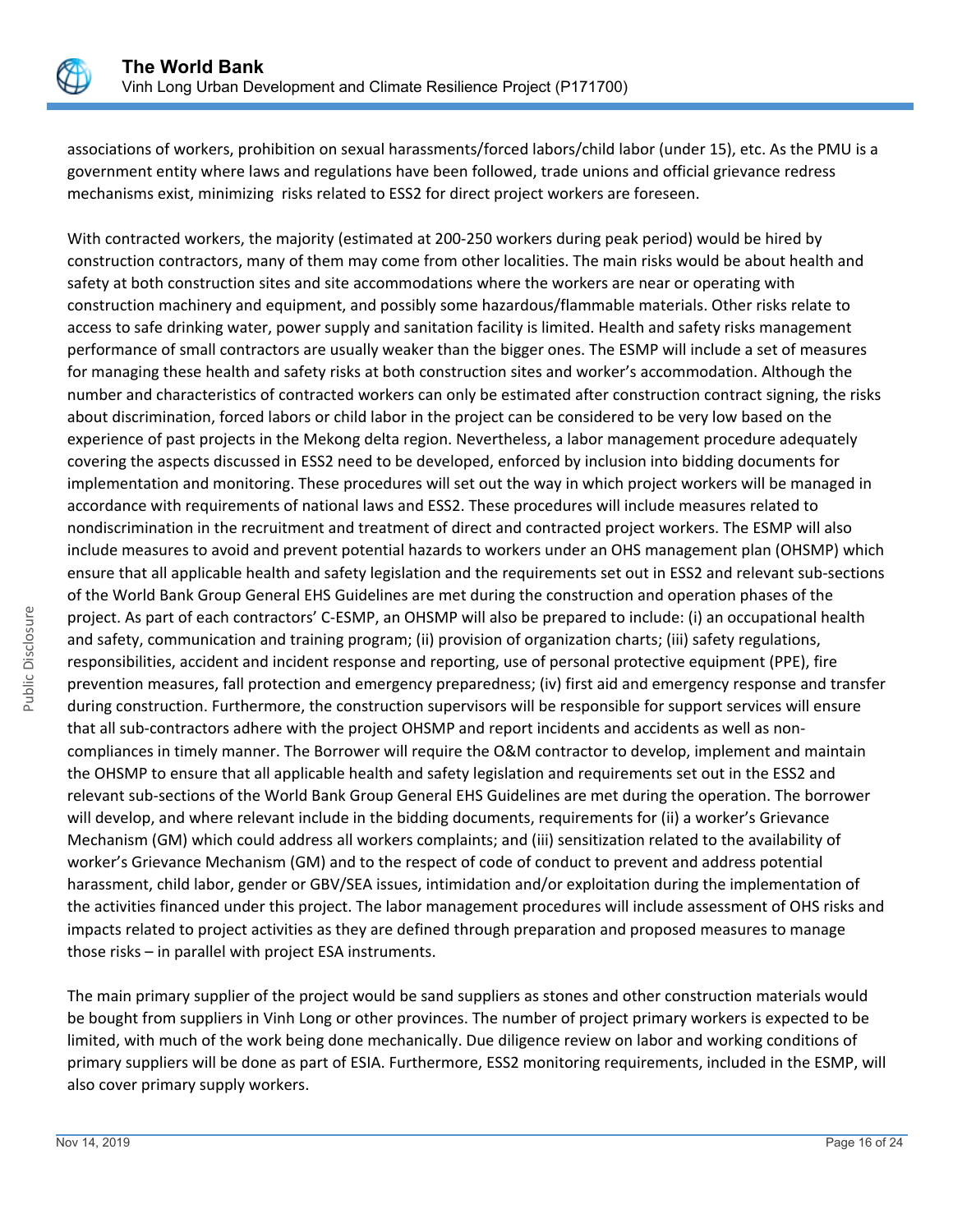

## **ESS3 Resource Efficiency and Pollution Prevention and Management**

The project includes three main types of investments which includes drainage, a wastewater collection and treatment system, and the ring roads, construction of these works will have some common impacts and risks such as dust, noise, vibration, generation of solid wastes and wastewater etc.. Such impacts and risks would affect ambient environmental quality and/or human health thus will be identified and assessed in the ESIA with focus given on sensitive receptors such as medical centres, schools, populated residential centres near the construction sites. The Project's ESMP will propose site-specific mitigation measures to address the common construction impacts at sensitive locations in addition to the readily available measures for addressing common construction impacts, i.e. the Environmental Codes of Practices (ECOP) and Workers' Codes of Conduct. These measures will be incorporated into construction bidding/contractual documents and C-ESMPs for implementation by the Contractor.

In addition to such common construction impacts and risks and mitigation approach, type-specific issues with regards to resource efficiency and pollution prevention and management will also be discussed and managed through the ESA process. Particularly, the construction of the wastewater treatment system (WWTS) would require significant volume of materials (soil and sand) for ground levelling. The ESIA will quantify the materials demand and the ESMP will include the measures to manage the potential environmental impacts related to the exploitation of such filling materials, to the extend controllable by the Project, for example only accept materials from the licensed suppliers/sand mine/borrow pits. WWTS operational concerns would be: (a) impacts on water quality at the receptor by the treated effluent; (b) energy consumption level for pumping and WWTP operations; (c) materials used, gas emissions and system failure risks during operation phase of the WWTP. To address such potential impacts and risks, the Vietnamese National Technical Standard on Municipal Wastewater QCVN14-MT:2015/BTNMT issued by MONRE will be applied in designing the WWTP, such application will be in line with ESHG on Water and Sanitation. Energysaving in relation to WWTS operations would be achievable through system design and application of alternatives (e.g. minnimise energy consumption on pumping by maximizing the use of ground gravity, greening the WWTP sites and office building to save electricity on air condition etc.). For pollution control and risk management during its operation, the Pre-FS/FS will determine the siting and land area of the WWTP with adequate buffer zone in compliance with applicable national standards. Depending on the results of impacts and risks assessment, WWTP system design may include the gaseous (particularly the odour-generating gases such as H2S) collection and system and standby treatment tank capacity to reduce the level of impacts and risks in case of system failure. As part of the construction contracts, O&M Manuals for the operation of the WWTP system will also include sludge treatment unit and/or procedures for the handling, temporary storage, transportation and final disposal of the material used for wastewater treatment sludge that are environmentally sound and safe to human health (both the workers and the potentially affected communities).

During operation phase, while the volumes of GHG emitted from the proposed WWTP will depend on the chosen treatment technology and processes which is yet to be determined, it is expected that GHG emission from wastewater treatment processes in the WWTP would be less than the case of "without project" where wastewater is not collected and GHG would be released from the stagnant water at many places within and surrounding residential areas. In short, as GHG emissions from this project will be small and dispersed, thus the team proposes NOT to undertake GHG accounting for this project.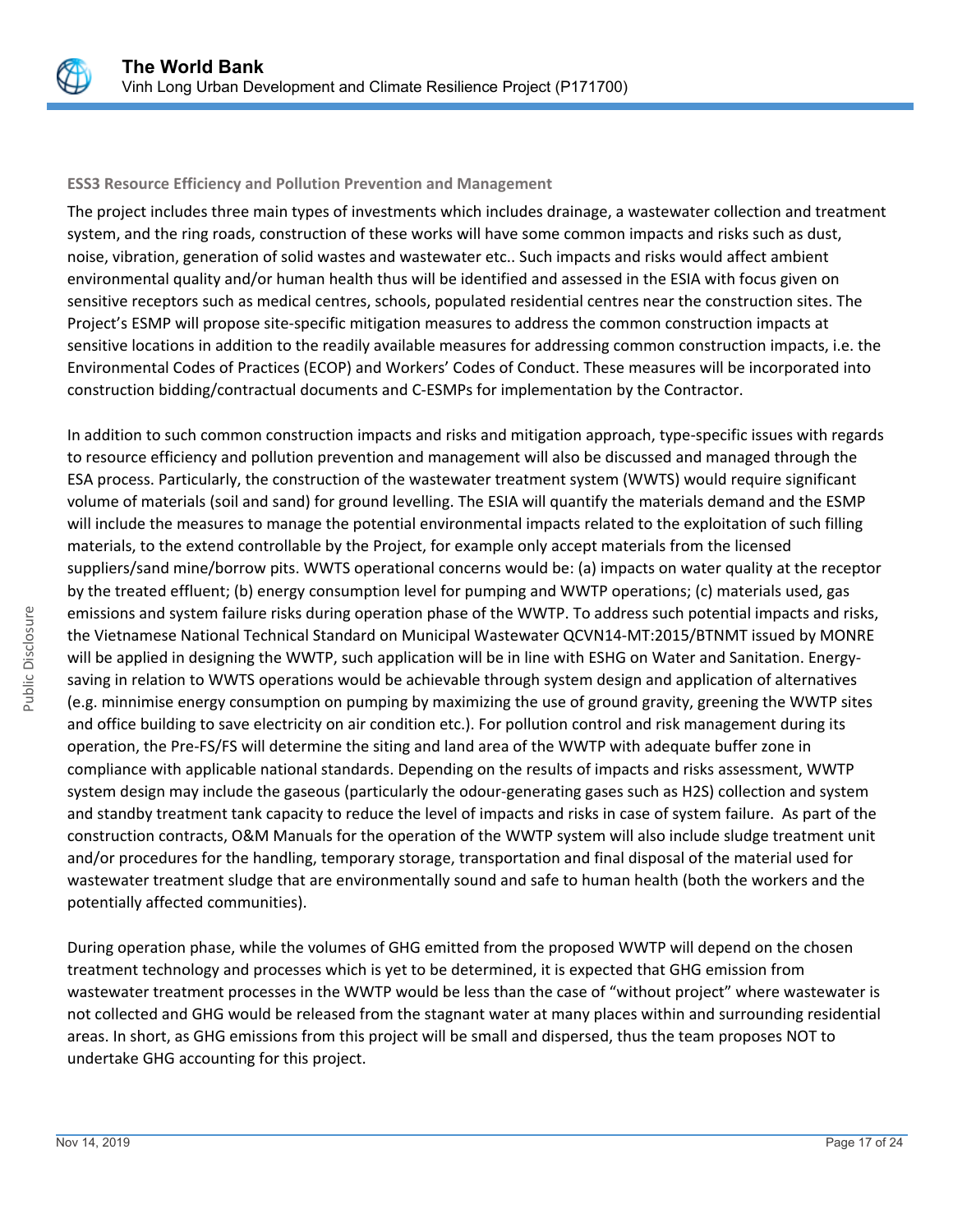

With drainage system, the main concerns would be during construction phase as there will be some dredging activities. Odour, visual impacts, soil and water pollution due to dredged materials and leakage water could be issues caused by dredging, temporary storage, handling, transportation and final disposal of the dredging materials. The ESMP will include a Dredging and Dredged Material Management Plan (DDMMP) will be prepared to: (i) characterize the dredged materials qualitatively and quantitively; (ii) identify and assess the potential impacts and risks associated with all stages of the dredging process; (iii) propose mitigation measures which may include dredging methods and design of the temporary and final disposal sites; and (iv) monitoring plan. The costs associated with the mitigation measures applicable to dredging process will be incorporated into the Project costs. Based on the DDMMP, after contract signing the contractors of relevant bid package will also prepare C-DDMMP detailing the mitigation measures and monitoring activities applicable to their package. The ESMP will also consider opportunities for beneficial use of the dredged materials such as ground levelling or tree planting provided that the quality of materials is suitable for such purposes.

For the ring roads, with better road surface conditions and less traffic on the urban roads, vehicles can maintain more stable speed thus emissions from exhausted will be less than the case of travelling on the other roads if "without project". With limited length of the roads to be constructed, the net GHG emission along these roads is anticipated to be small and dispersed. Meanwhile, there are also existing national regulations for vehicle emission control such as the "National Technical on the fourth level of gaseous pollutants emission for new assembled, manufactured and imported automobiles QCVN 86:2015/BGTVT issued by the Ministry of Transport.

## **ESS4 Community Health and Safety**

The aspects of community health and safety that need to be considered include waterway and roadway traffic safety in disturbed areas, community health issues and safety risks at the construction sites, hazardous substances related to the operation of the WWTP, and social security including GBV/SEA related to the influx of workers and security personnel. These risks and issues will be assessed during the ESA process and mitigation measures will be developed and incorporated as part of ESMP for application during detail design, bidding, construction or operational phases. The engineering design will apply 100 years repeated waters to structural flood control such as a closed "ring" embankment with tidal sluicegates/valves to protect areas from high water on the edge of rivers and will use 10 years rainfall returns for urban drainage. The design of these flood control measures (which may also include retention ponds) would incorporate design features that minimize waterfowl, mosquitoes, and safety features (especially for children, disable/aged people). Discussion would also be held with municipal government to set aside necessary resources for maintenance and inspection of the structural flood control measures. Regarding traffic safety, the ESIA/ESMP will identify, assess and monitor the risks related to traffic and traffic safety risks that would affect local communities and travelers. Mitigation and risk management measures will be incorporated into the design of roads and the intersections, and cost estimation. Measures to enhance traffic safety in relation to the vehicles used by the Project during construction and operation phases will also be proposed. Other measures to minimize the safety risks for traffic means, drivers and local residents will also be proposed for the cases where road surface is occupied or disturbed by project activities. In relation to community health issues and safety risks, the ESIA/ESMP will consider the treatment process and the requirements regarding the buffer zones of the WWTP and the design of the works will be compliance with applicable national design and construction codes taking into account the potential impacts of climate change, and with reference to ESHS and GIIP in order to ensure safety for community and stake holders during the construction and operation of the WWTP. The ESIA/ESMP will also considers the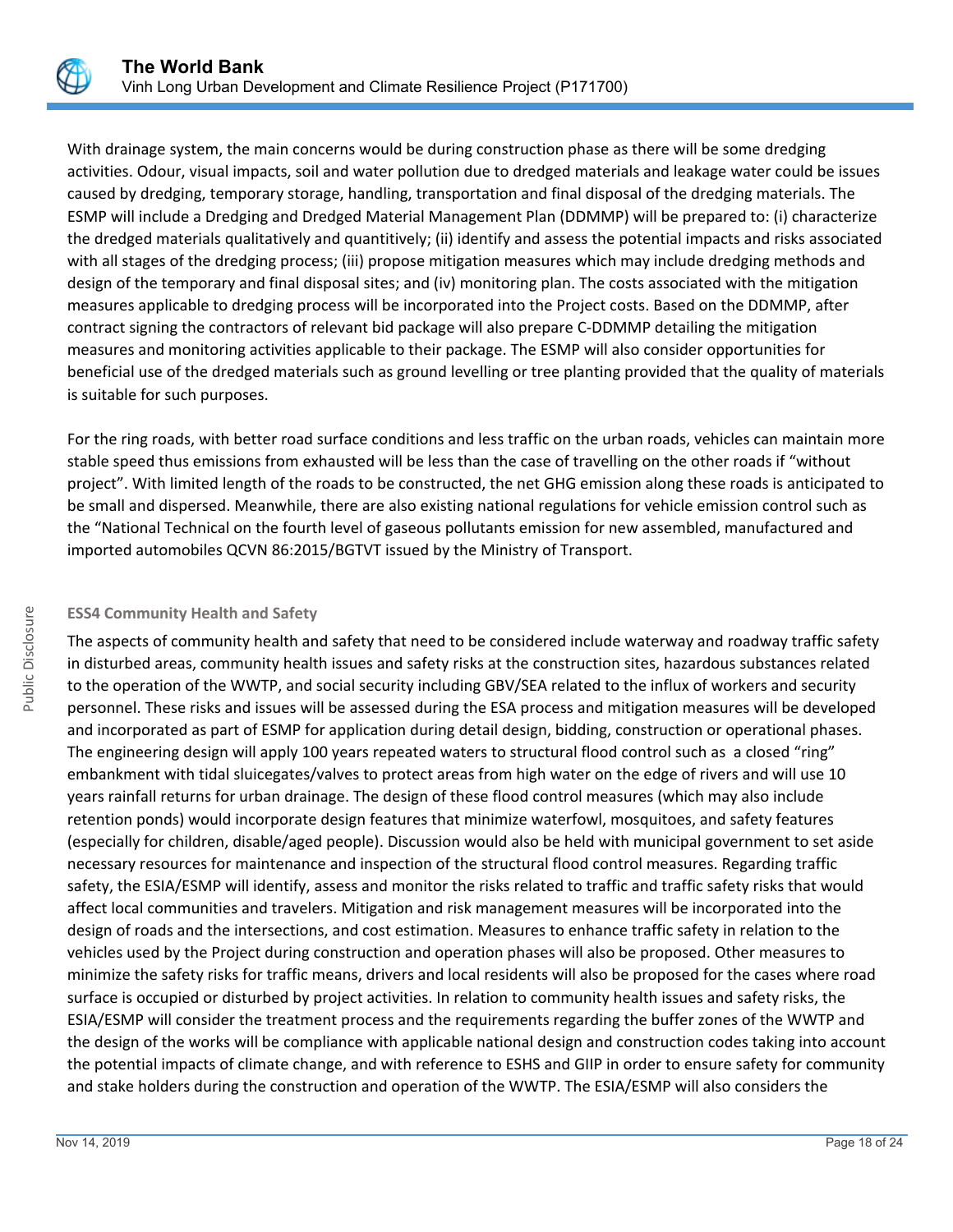

incremental safety risks when the public is using the footpaths and the application of universal access in the design of the footpaths and along the new roads including those within the resettlement site. About community health and safety risks related plant operation, while the use of highly toxic substances in the WWTP operation is not likely, the ESIA will identify and assess health risks of the pollutants emitted from and the chemicals used for wastewater treatment, and ESMP will include recommendations on the size of buffer zone and Emergency Responsive Plan will be prepared as part of the WWTP's operational manual. The construction of the WWTP may require the use of some security personnel. ESIA will assess risks posed by these security arrangements to those within and outside project site and the ESMP will include the measures to avoid, mitigate the identified risks in accordance with ESS4.

Civil works may result in the presence of workers from other localities the project area. Depending on the scale of each subproject, a moderate number of workers (200-250 workers) will be required for construction sites. This has the potential to result in impacts to community health and safety. Gender-based violence (GBV), sexual exploitation and abuse (SEA), and the spread of sexually transmitted and communicable diseases, may occur especially among vulnerable populations in in the Low income areas. During preparation, the project should (i) undertake a mapping of service providers and assess the capacity and quality of these services for the survivors, (ii) assess the ability of the client to respond to GBV risks, (iii) assess the risk of GBV for the project, (iv) establish procedures to review and update risk assessments during project implementation, (v) identify and include appropriate mitigation measures for including in the project design and bidding documents (including worker codes of conduct). In addition, efforts will be made to manage the potential labor influx by developing a labor influx management strategy to be included in the ESA. Furthermore, any private security to be retained by the PMU and Contractors will be unarmed, registered and trained (this requirement will be specified in the bidding documents).

# **ESS5 Land Acquisition, Restrictions on Land Use and Involuntary Resettlement**

The proposed project will include a combination of structural and non-structural interventions to improve access to infrastructure and to reduce flood risk in the urban core area of Vinh Long city. Considering the scope of the infrastructure to be developed in the Component 1, 2, and 3, significant land acquisition may be required, leading to the loss of lands, relocation of households, permanent economic impacts, and restrictions to access to livelihood activities. There may also be land acquisition requirements associated with the disposal of sludge and construction materials leading to a permanent loss of crops, trees and land-affixed assets. Permanent acquisition of residential, garden, agricultural, water surface areas and the permanent disruption of business activities will be required. There is also a risk of temporary restrictions in access to residential and commercial establishments, which could affect people's livelihoods, and temporary land acquisition is also possible.

The land acquisition requirements, household relocation, and impacts on livelihoods have the potential to be significant. The initial assessment indicates that there are around 3,000 households will be affected land acquisition, of which roughly 500 households may have to be relocated or resettled within their existing residential plots. Under Component 1, it is estimated that impacts would include 100 HHs affected by land acquisition for the WWTP (including 15 HHs to be relocated), and up to 1200 HHs affected by land acquisition for canal upgrading (350 HHs to be relocated). For component 2, it is estimated that up to 1200 HHs will be affected land acquisition for road construction (100 HHs to be relocated), while under component 3, 11ha of agricultural land will be acquired from 160 HHs to construct a resettlement site. At this point it is not possible to estimate temporary economic impacts that may result from the relocation of businesses vendors affected during the construction phase of component 1.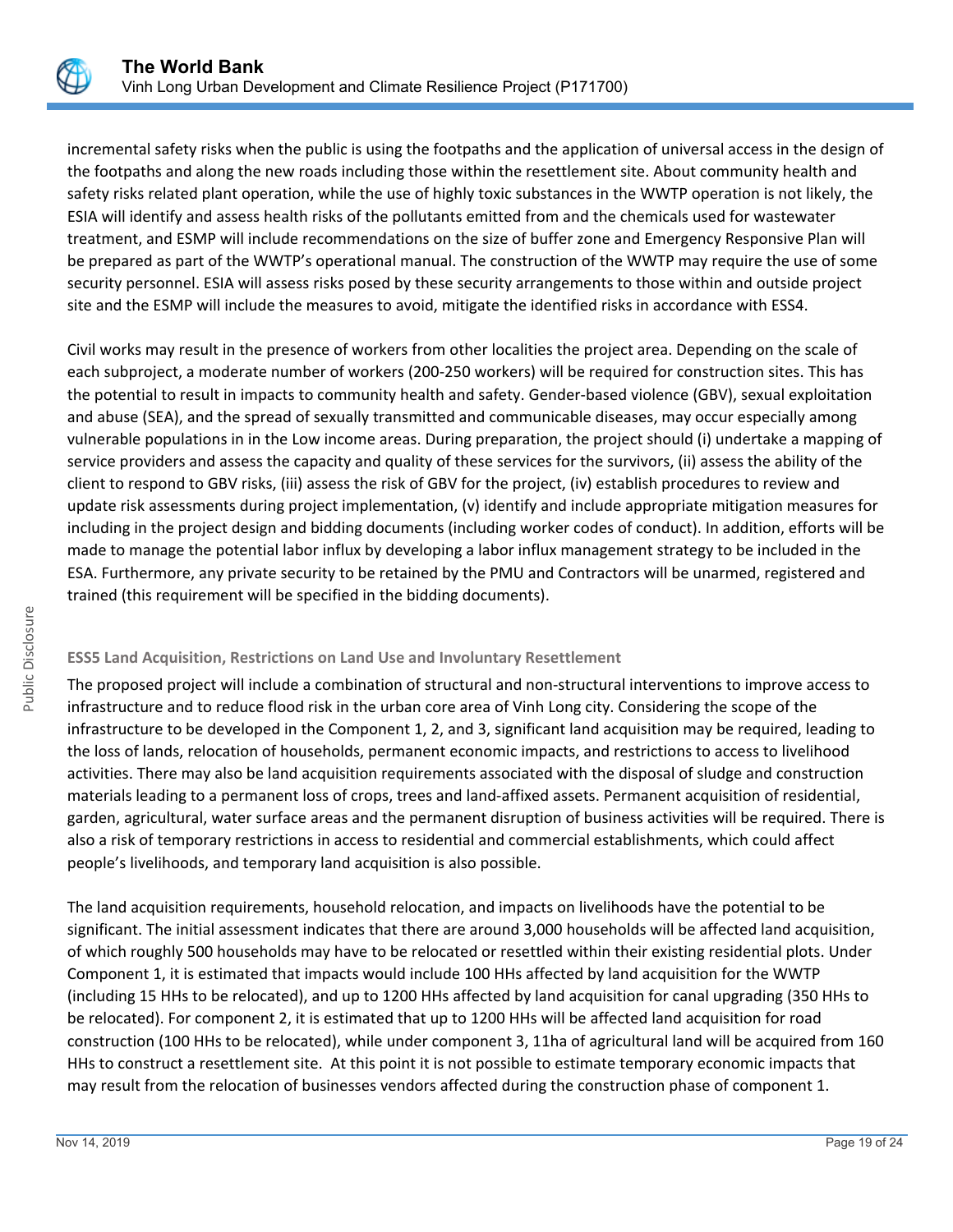

The development of Resettlement Site (11 ha) in Ward 8, under the Component 3, will be located close to affected areas and connected with the other urban areas, where current the land use is agriculture, and no residential structures are currently located. Based on initial assessment, the RS will have a capacity of over 500 plots (100- 120sqm per plot). Considering that relocated HHs can choose to self-relocate, it is expected that the proposed resettlement site will cover the needs of HHs wanting to be relocated in a serviced resettlement site. Additional acquisition of land along the proposed new Vo Van Kiet Road and along the Ring Roads for future development, under city financed domestic projects, may also take place in the future. Even if these parallel projects are not considered as associated facilities, experience from other projects show that there are challenges and risks if two different resettlement policies (World Bank and Government) are applied for the Banks's project and for City's projects (primarily due to residents not distinguishing between the two sources of financing). Under the Component 1, there are 4 LIAs that will be upgraded. Under the SUUP, Community Upgrading Plans (CUP) were prepared in collaboration with the community living in LIAs. CUPs are based on extensive community consultations and social surveys to identify priority investments in each LIA. Where relevant, the same approach shall be applied to ensure acceptance of the project and to enhance ownership by the community for the project. Some sections of canals, where embankments will be upgraded under Component 1, are densely populated. Households along these canals have LURC, permanent houses and generally stable livelihoods.

Efforts will be made to avoid or minimize the potential land acquisition or involuntary resettlement during the subproject identification through the use of environmental and social screening tools in conjunction with early stakeholder engagement activities. Legacy issues were identified for the WWTP location, where land acquisition was already conducted 10 years ago and some issues remain unresolved including disagreement and unwillingness to accept compensation for agricultural land by a number of PAPs. A Due Diligence report on this land acquisition will be required from the client before appraisal. During the preparation of the project documents, if additional legacy issues are identified, a due diligence report will also be required. At this stage, only rough estimates are available regarding the project footprint and the scale/scope of impacts, therefore, a Resettlement Policy Framework (RPF) approved for will be prepared. The RPF which was prepared under the SUUP will be (Vinh Long is one of the participating cities), will be and updated according to the project features, and the requirements of the ESF, and will be ready prior to project appraisal. The RPF will include provisions to provide compensation for the entire cost, relevant to customary requirements for the relocations of graves. Once the detailed designs are available, a Resettlement Action Plan (RAP) will be developed. The RAP will need to take into account the socioeconomic vulnerability of the affected population to avoid the risk of impoverishment, particularly among the people who do not hold property titles to the land they occupy, ensuring that the mitigation measures are adequate to restore their living conditions, including the analysis of options beyond cash compensation. Given there is a risk of restrictions in access to residential establishments and business activities, which could affect people's livelihoods, the RAP will include a livelihood restoration plan.

## **ESS6 Biodiversity Conservation and Sustainable Management of Living Natural Resources**

Overall, the environmental baseline is characterized by a low sensitivity with varying degrees of modified habitats, ranging from complete surface sealing and absence of vegetation to highly modified patches of intra-urban habitats. The existing urban green space in Vinh Long city mainly includes small parks and trees planted along streets. There are acacia and eucalyptus plantations near the residential centre and narrow natural vegetation patches left, having some recreational rather than biological values. Among the limited native tree species planted in Vinh Long city (Dầu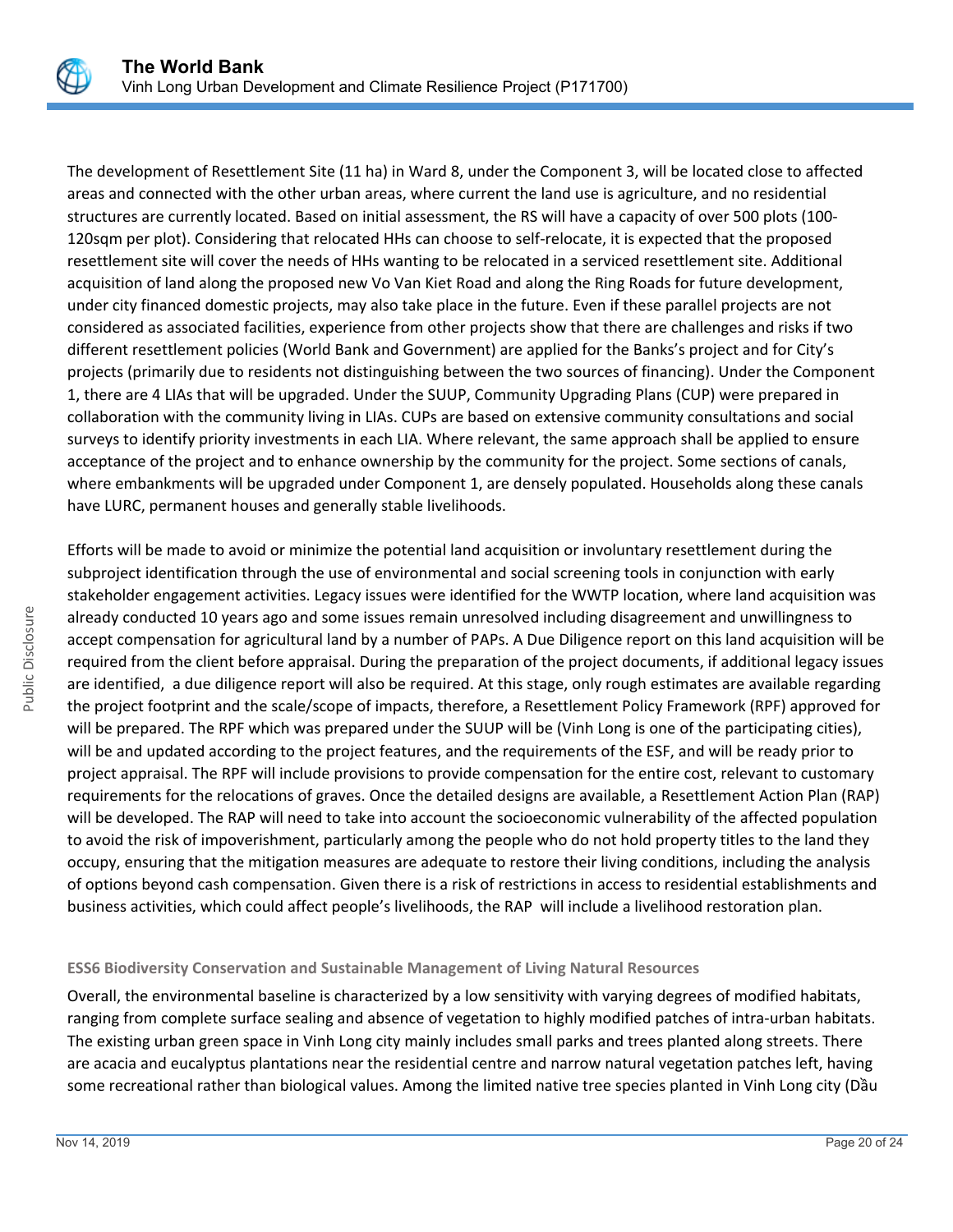

rái (Dipterocarpus), sao đen (Hopea ordorata), thị (Diospyros mollis), Viết (Minusops elengi), Bằng Lăng (Lagerstroemia speciosa), the Sao Den is in IUCN's protection list. In addition, seven introduced invasive floral species, typically grasses, water-hyacinth and mimosa, have been found in Vinh Long city. The number of fauna species observed in Vinh Long is limited, mostly spiral (Callosciurus) and flying-foxes. There are also 18 bird species, 10 reptiles and 3 amphibians. At the provincial level, 117 fish species have been identified. Although the potential impacts on fish is likely to be limited as dredging would take place in dry season at inner city canals, the potential impacts on the aquatic and land-based habitats in and around Vinh Long city will be assessed. While the exact location of some work items including the proposed WWTP has not been determined or confirmed at this stage, primary site survey found that some sections of the proposed road alignment would run through existing agricultural/ vacant land in the city. Canal improvement may disturb existing embankments where there may be some patches of vegetation cover. The project's excavation and dredging works may affect existing green space, vegetation cover and trees, birds and aquatic lives. During project preparation, the project will identify and assess such impacts in accordance with ESS6. The ESA will include measures to avoid, mitigate, minimize or compensate for the disturbance or negative biological impacts through the siting of the works, engineering design or construction practices. Meanwhile, the project will review and implement measures to meet applicable requirements of the Province's Biodiversity Conservation Masterplan (BCM), if any. In addition, the project also has opportunity to support the province's BCM implementation, e.g. planting of protected native trees along the new/affected roads, promoting the maintenance/creation of vegetation cover along the improved canals etc.

A cumulative impact assessment would be conducted to inform of the selection the siting and form of structural and non-structural flood control measures. That assessment would take into account the potential hydrological changes, nutrient loading, pollution and incidental take, as well as project climate change impacts (ESS6, paragraph 8).

# **ESS7 Indigenous Peoples/Sub-Saharan African Historically Underserved Traditional Local Communities**

An initial screening indicates that the project investments will take place within Vinh Long city where the majority Kinh people are dominant (99.6%), the remainders are the Chinese (0.3%) and Khmer (0.1%). Because the Khmer population are made up of individual households, residing in mixed neighborhoods with the Kinh majority, and have no collective attachment to the project area, this standard is not relevant.

# **ESS8 Cultural Heritage**

There are known existing temples, pagodas and other cultural heritages in Vinh Long city, particularly the nationallyrecognized sites namely the Long Thành, Tân Hoa, Văn Thánh, Thất Phủ, Công Thần temples. Siting of the project's proposed works should normally avoid these existing physical cultural structures, therefore the proposed project does not require land acquisition or relocation of any sites with cultural values. The ESIA will screen to identify the cultural resources (including graves and cultural heritage) available within the area of influence of the Project, assess the extent to which the project interventions may cause impacts to these known existing structures so as adequate mitigation measures will be developed and included in ESIA for implementation. The ESIA will also assess whether there are any intangible aspects of cultural heritage that may be affected or disrupted by the project. As the project is expected to involve significant volume of earth works at the WWTP, along the pipeline, new roads and canal, a chance finds procedure will be included as part of the ESMP.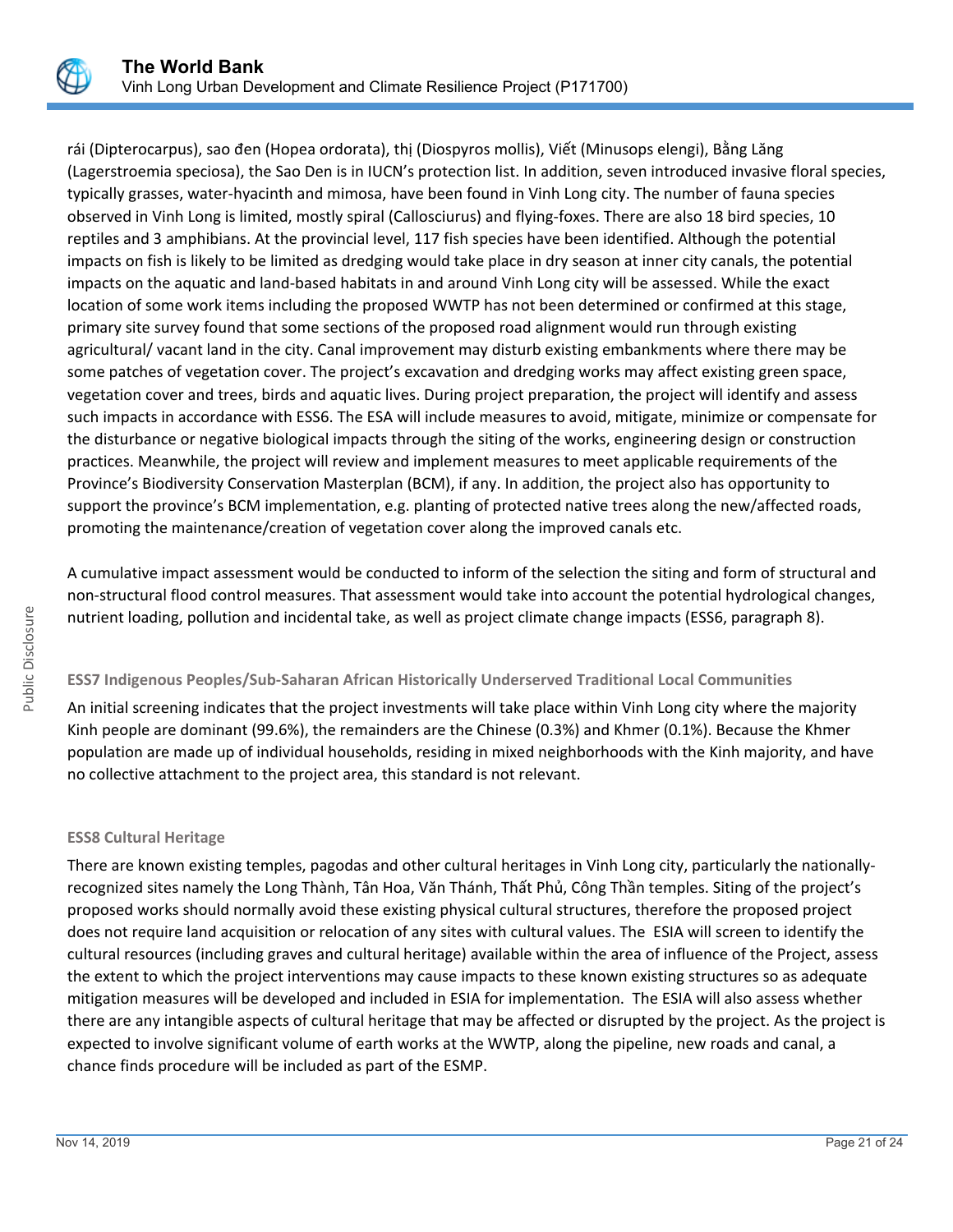

#### **ESS9 Financial Intermediaries**

At this stage, no financial intermediaries are expected to be involved in the project. Relevance of this ESS will be further assessed during project preparation as part of ESA process.

#### **B.3 Other Relevant Project Risks**

No other relevant project risks envisaged.

## **C. Legal Operational Policies that Apply**

## **OP 7.50 Projects on International Waterways** Yes

The Mekong river is an international water way that enters Vietnam with the two major branches namely the Tien and the Hau rivers. At its lower downstream, the Tien river is divided into two major branches, one of them is the Co Chien river which passes the northern part of the Vinh Long city. The proposed project will build a wastewater treatment plant thus some treated wastewater will be discharged into a receiving water body. Rehabilitation or improvement of existing urban water drainage including dredging activities would generate pollutants into water and may affect river/canal flows. Most major canals and rivers in Vinh Long are connected to the Co Chien River in some ways. Therefore, OP7.50 – International Waterway - will be triggered in this Project. During project preparation, further information will be collected and assessed for determining whether an exception to the notification requirement is applicable. If not, the notification process will be undertaken in accordance with OP7.50 and taking into account the timeline of project preparation.

## **OP 7.60 Projects in Disputed Areas** No

The project will not be implemented in any disputed areas.

## **III. WORLD BANK ENVIRONMENTAL AND SOCIAL DUE DILIGENCE**

## **A. Is a common approach being considered?** Yes

#### **Financing Partners**

The Bank team is currently discussing about a potential co-financing opportunity for selected investments related to wastewater collection and treatment under Component 1 with the DRIVE program from the Dutch Ministry of Foreign Affairs, being implemented by the Netherlands Enterprise Agency (RVO) on behalf of the Minister for Foreign Trade and Development Cooperation of the Netherlands. The co-financing is at very early stage of discussion. Therefore, discussion on a common approach for the assessment and management of environmental and social risks and impacts of the project would be initiated at appropriate time, possibly once co-financing is confirmed.

# **B. Proposed Measures, Actions and Timing (Borrower's commitments)**

## **Actions to be completed prior to Bank Board Approval:**

Actions to be completed prior to Appraisal:

• Complete a draft Environmental and Social Commitment Plan (ESCP) and Labor Management Procedures (LMP)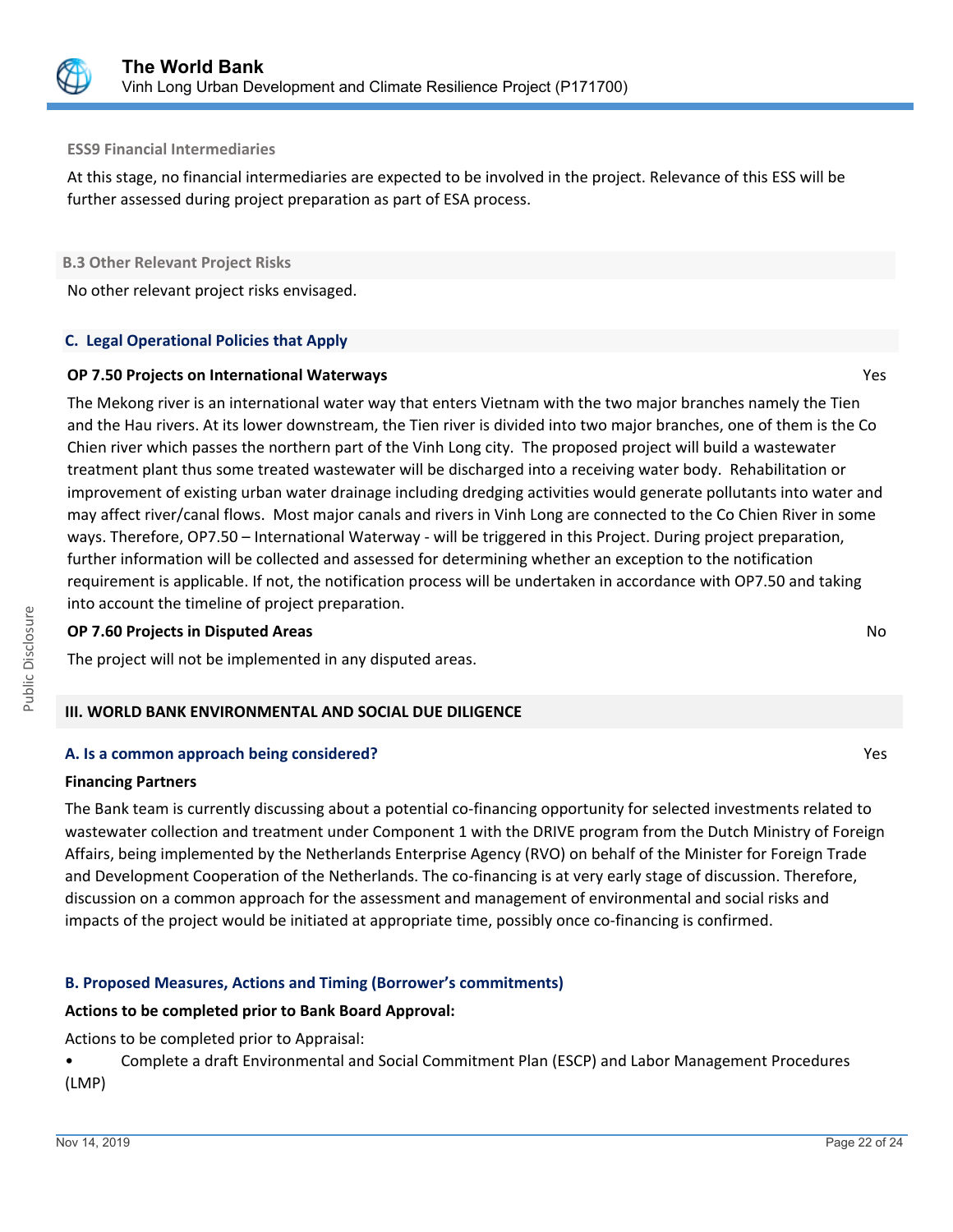

- Complete a draft Stakeholder Engagement Plan (SEP)
- Complete a draft Updated RPF (based on the one prepared under the SUUP)
- Complete a draft ESIA/ESMP
- Complete a Due Diligence Review for area where legacy issues remain unresolved (i.e. location of the WWTP)
- Complete a Community Upgrading Plan, if relevant
- Confirmation on common approach for the assessment and management of environmental and social risks and impacts, if applicable

Actions to be completed prior to Bank Board Approval:

- Complete final ESCP, Updated RPF, final ESIA/ESMP
- Complete final the Stakeholder Engagement Plan (SEP)
- Complete the final Labor Management Procedures (LMP) and Grievance Mechanism for project workers
- Complete the final Environmental and Social Commitment Plan (ESCP)

Prior to project appraisal, the draft ESCP, ESIA, SEP, RPF, LMP, LMP will be disclosed in places accessible to the pubic to meet the requirements set out in ESS10.

Prior to Board Approval, the final versions of these document will be re-disclosed.

# **Possible issues to be addressed in the Borrower Environmental and Social Commitment Plan (ESCP):**

- Commitment to prepare the relevant instruments per Environmental and Social Standards (ESSs')
- requirements, and RPF and Due Diligence before appraisal
- Commitment to finalize the relevant assessments and instruments per Environmental and Social Standards (ESSs') requirements (e.g. RAP, LMP, by Board Approval)
- Adequate allocation of resources (human, finance) for application/implementation of ESF, ESSs and relevant instruments
	- Commitment to prepare and implement a capacity build plan with strong focus on
- application/implementation of ESF, ESSs and relevant instruments
- Develop and Implement a Project Level Grievance Redress Mechanism (GRM)
- Development of a detailed GBV/SEA Action Plan
- Development of chance find procedures to be made available for all contractors involved in the implementation of the infrastructure related subprojects this will be part of the ESIA.

# **C. Timing**

**Tentative target date for preparing the Appraisal Stage ESRS** 01-Dec-2019

# **IV. CONTACT POINTS**

| <b>World Bank</b> |               |        |                      |
|-------------------|---------------|--------|----------------------|
| Contact:          | Hoa Thi Hoang | Title: | Sr Urban Spec.       |
| Telephone No:     | 5777+8248 /   | Email: | hhoang@worldbank.org |
| Contact:          | Mansha Chen   | Title: | Urban Specialist     |
| Telephone No:     | 5220+39546 /  | Email: | mchen2@worldbank.org |